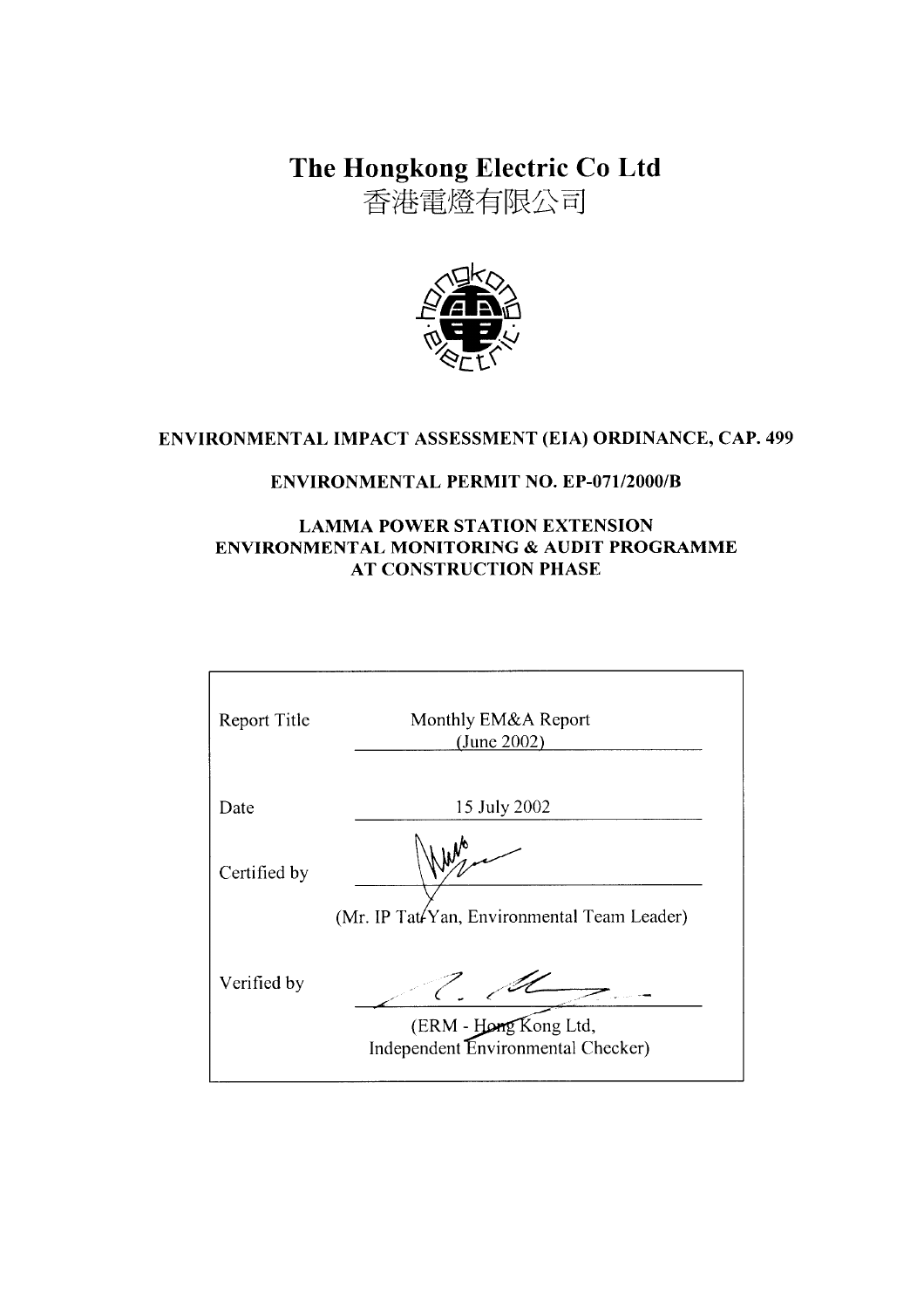# **TABLE OF CONTENT**

# **EXECUTIVE SUMMARY**

| 1.                       |                                                                                                                                | . 1                                |
|--------------------------|--------------------------------------------------------------------------------------------------------------------------------|------------------------------------|
| 1.1<br>1.2<br>1.3<br>1.4 | Background<br>Project Organisation<br>Construction Works undertaken during the Reporting Month<br>Summary of EM&A Requirements | 1<br>$\mathbf{1}$<br>$\frac{2}{3}$ |
| 2.                       |                                                                                                                                |                                    |
|                          |                                                                                                                                |                                    |
| 2.1<br>2.2               | <b>Monitoring Requirements</b><br><b>Monitoring Locations</b>                                                                  | 7<br>$\sqrt{ }$                    |
| 2.3                      | Monitoring Equipment                                                                                                           | $\sqrt{ }$                         |
| 2.4                      | Monitoring Parameters, Frequency and Duration                                                                                  | $\,$ $\,$                          |
| 2.5                      | Monitoring Procedures and Calibration Details                                                                                  | 8                                  |
| 2.6                      | <b>Results and Observations</b>                                                                                                | 9                                  |
| 3.                       |                                                                                                                                | .12                                |
| 3.1                      | <b>Monitoring Requirements</b>                                                                                                 | 12                                 |
| 3.2                      | <b>Monitoring Locations</b>                                                                                                    | 12                                 |
| 3.3<br>3.4               | Monitoring Equipment<br>Monitoring Parameters, Frequency and Duration                                                          | 12<br>13                           |
| 3.5                      | Monitoring Procedures and Calibration Details                                                                                  | 13                                 |
| 3.6                      | <b>Results and Observations</b>                                                                                                | 14                                 |
| 4.                       |                                                                                                                                | .16                                |
| 4.1                      | <b>Monitoring Requirements</b>                                                                                                 | 16                                 |
| 4.2                      | <b>Monitoring Locations</b>                                                                                                    | 16                                 |
| 4.3<br>4.4               | Monitoring Equipment                                                                                                           | 17                                 |
| 4.5                      | Monitoring Parameters, Frequency and Duration<br>Monitoring Procedures and Calibration Details                                 | 17<br>17                           |
| 4.6                      | <b>Results and Observations</b>                                                                                                | 20                                 |
| 5.                       |                                                                                                                                | 22                                 |
| 5.1                      | Review of Environmental Monitoring Procedures                                                                                  | 22                                 |
| 5.2                      | <b>Assessment of Environmental Monitoring Results</b>                                                                          | 22                                 |
| 5.3                      | Site Environmental Audit                                                                                                       | 23                                 |
| 5.4<br>5.5               | Status of Environmental Licensing and Permitting<br><b>Implementation Status of Environmental Mitigation Measures</b>          | 24<br>24                           |
| 5.6                      | Implementation Status of Action/Limit Plans                                                                                    | 25                                 |
| 5.7                      | Implementation Status of Environmental Complaint Handling Procedures                                                           | 25                                 |
| 6.                       |                                                                                                                                | 26                                 |
| 6.1                      | <b>Status of Natural Gas supply</b>                                                                                            | 26                                 |
| 6.2                      | Key Issues for the Coming Month                                                                                                | 26                                 |
| 6.3                      | Monitoring Schedules for the Next 3 Months                                                                                     | 27                                 |
| 6.4                      | Construction Program for the Next 3 Months                                                                                     | 27                                 |
| 7.                       |                                                                                                                                | 28                                 |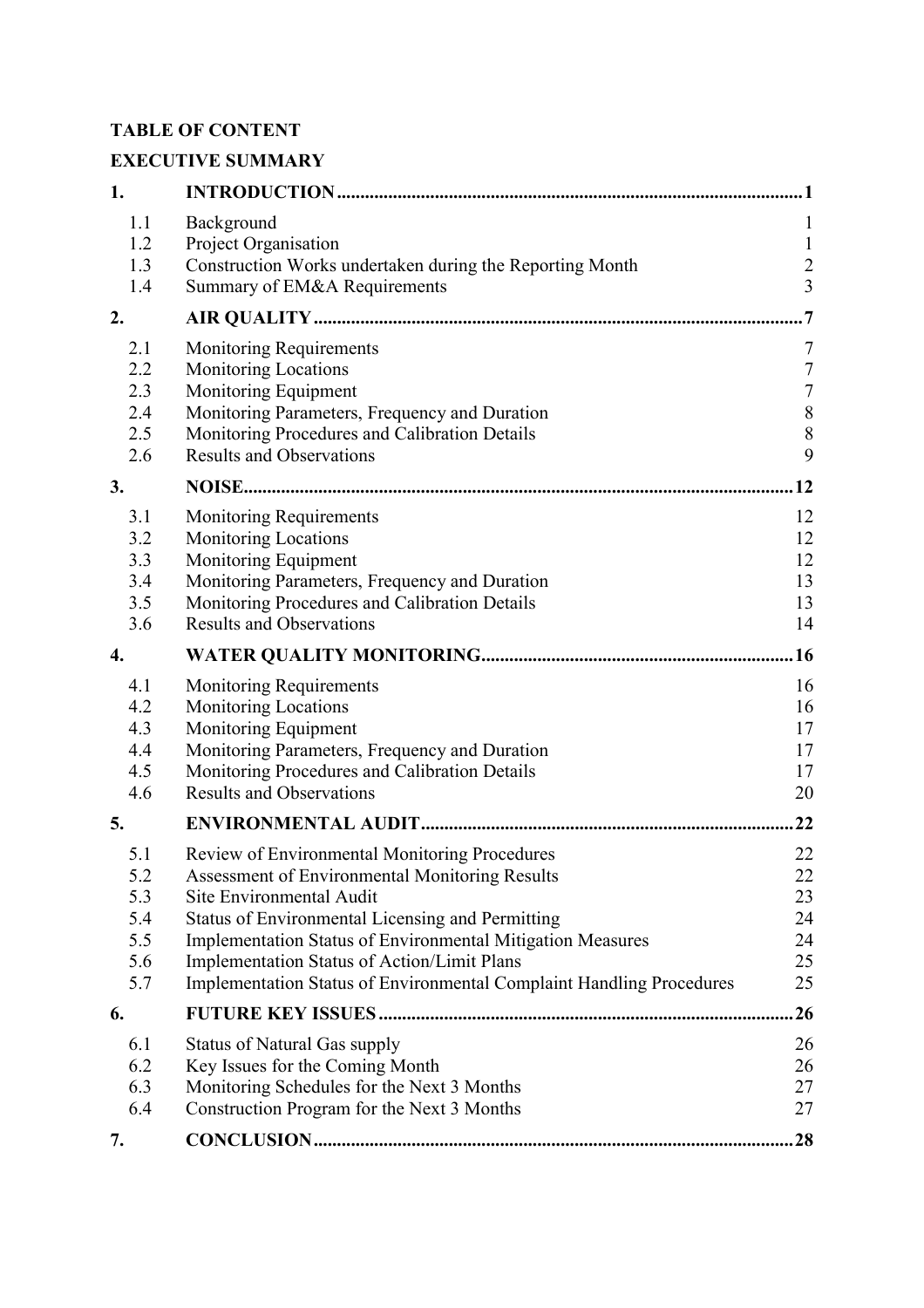#### **LIST OF TABLES**

- Table 1.1 Construction Activities and Their Corresponding Environmental Mitigation **Measures**
- Table 2.1 Air Quality Monitoring Locations
- Table 2.2 Air Quality Monitoring Equipment
- Table 2.3 Air Quality Monitoring Parameter, Duration and Frequency
- Table 3.1 Noise Monitoring Locations
- Table 3.2 Noise Monitoring Equipment
- Table 3.3 Noise Monitoring Duration and Parameter
- Table 4.1 Water Quality Monitoring Locations
- Table 4.2 Water Quality Monitoring Equipment
- Table 4.3 Water Quality Monitoring Parameters and Frequency
- Table 4.4 Laboratory Analysis Methodologies of Marine Water Samples
- Table 5.1 Summary of AL Level Exceedances on Monitoring Parameters
- Table 5.2 Estimated Amounts of Waste Generated in June 2002
- Table 5.3 Summary of Environmental Licensing and Permit Status
- Table 5.4 Environmental Complaints / Enquiries Received in June 2002
- Table 5.5 Outstanding Environmental Complaints / Enquiries Received Before

#### **LIST OF FIGURES**

- Figure 1.1 Layout of Work Site
- Figure 1.2 Cable Route of Transmission System
- Figure 1.3 Location of Dumping Area (from  $12<sup>th</sup>$  June 2002)
- Figure 2.1 Location of Air Quality Monitoring Stations
- Figure 3.1 Location of Noise Monitoring Stations
- Figure 4.1 Location of Water Quality Monitoring Stations

### **APPENDICES**

- Appendix A Organization Chart
- Appendix B Action and Limit Levels for Air Quality, Noise, Water quality Monitoring
- Appendix C Environmental Monitoring Schedule
- Appendix D Air Quality Monitoring Results for June 2002
- Appendix E Noise Monitoring Results for June 2002
- Appendix F Water Quality Monitoring Results for June 2002
- Appendix G The QA/QC Procedures and Results
- Appendix H Event/Action Plans
- Appendix I Site Audit Summary
- Appendix J Summary of EMIS
- Appendix K Tentative Construction Programme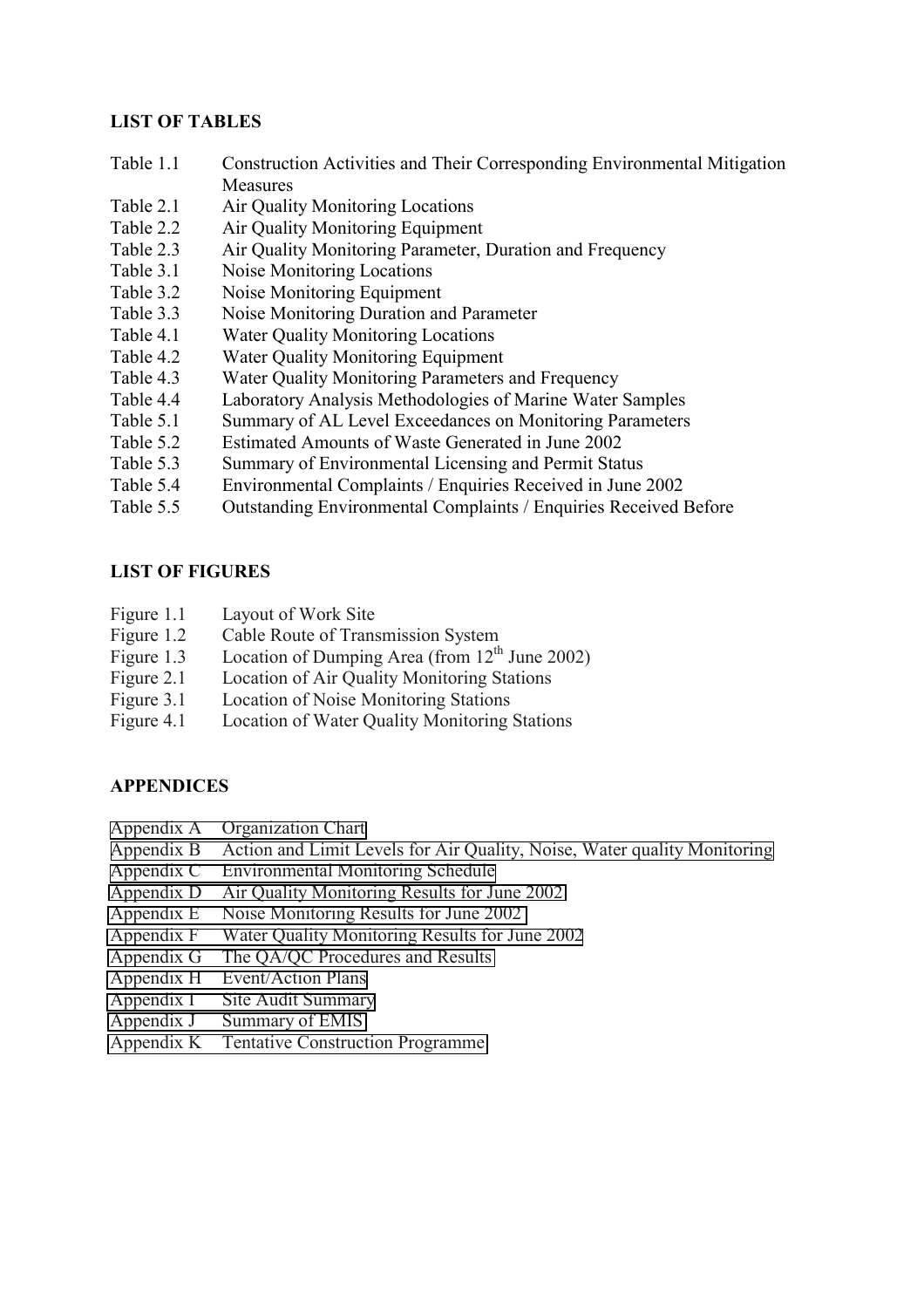# **EXECUTIVE SUMMARY**

This is the fifteenth monthly Environmental Monitoring and Audit (EM&A) report for the Project "Construction of Lamma Power Station Extension" prepared by the Environmental Team (ET). This report presents the results of impact monitoring on air quality, noise and marine water quality for the said project in June 2002.

Air, noise and water quality monitoring were performed. The results were checked against the established Action/Limit (AL) levels. An on-site audit was conducted once per week. The implementation status of the environmental mitigation measures, Event/Action Plan and environmental complaint handling procedures were also checked.

#### **Construction Activities Undertaken**

Construction activities for Lamma Extension during the reporting month were tabulated as follows:

| Item                       | <b>Construction Activities</b>                                                                                           |
|----------------------------|--------------------------------------------------------------------------------------------------------------------------|
| <b>Site Formation</b>      | Placing of drainage layer and rockfill, seawall construction, sand<br>filling, and piling of foundation for link bridge. |
| Unit L9                    | Site investigation and bored pipe construction for piling foundation.                                                    |
| <b>Transmission System</b> | No construction activities.                                                                                              |

#### **Environmental Monitoring Works**

The two environmental monitoring works were rescheduled as shown in the following table.

| Monitoring work              | Original Schedule          | Makeup sampling  | Reasons                     |
|------------------------------|----------------------------|------------------|-----------------------------|
| 1 hour TSP monitoring at AM1 | $16th$ June 2002           | $18th$ June 2002 | Failure of air conditioning |
|                              |                            |                  | unit for TSP Sampler        |
| Water quality monitoring     | $12^{\text{th}}$ June 2002 | $18th$ June 2002 | Damage of the monitoring    |
|                              |                            |                  | probe cable                 |

Other than these, all monitoring work at designated stations was performed as scheduled in the reporting period.

#### *Air Quality*

No exceedance of Action and Limit levels for air quality was recorded in the month.

#### *Noise*

The hoarding works for the construction of transmission system were completed on 11/5/2002. The civil works would tentatively commence on 1/8/2002. As there was no construction work in this reporting month, manual noise measurements for the construction of transmission system was suspended. Construction work for Lamma Extension was carried out during the restricted hours including evening-time, holidays and night-time under valid Construction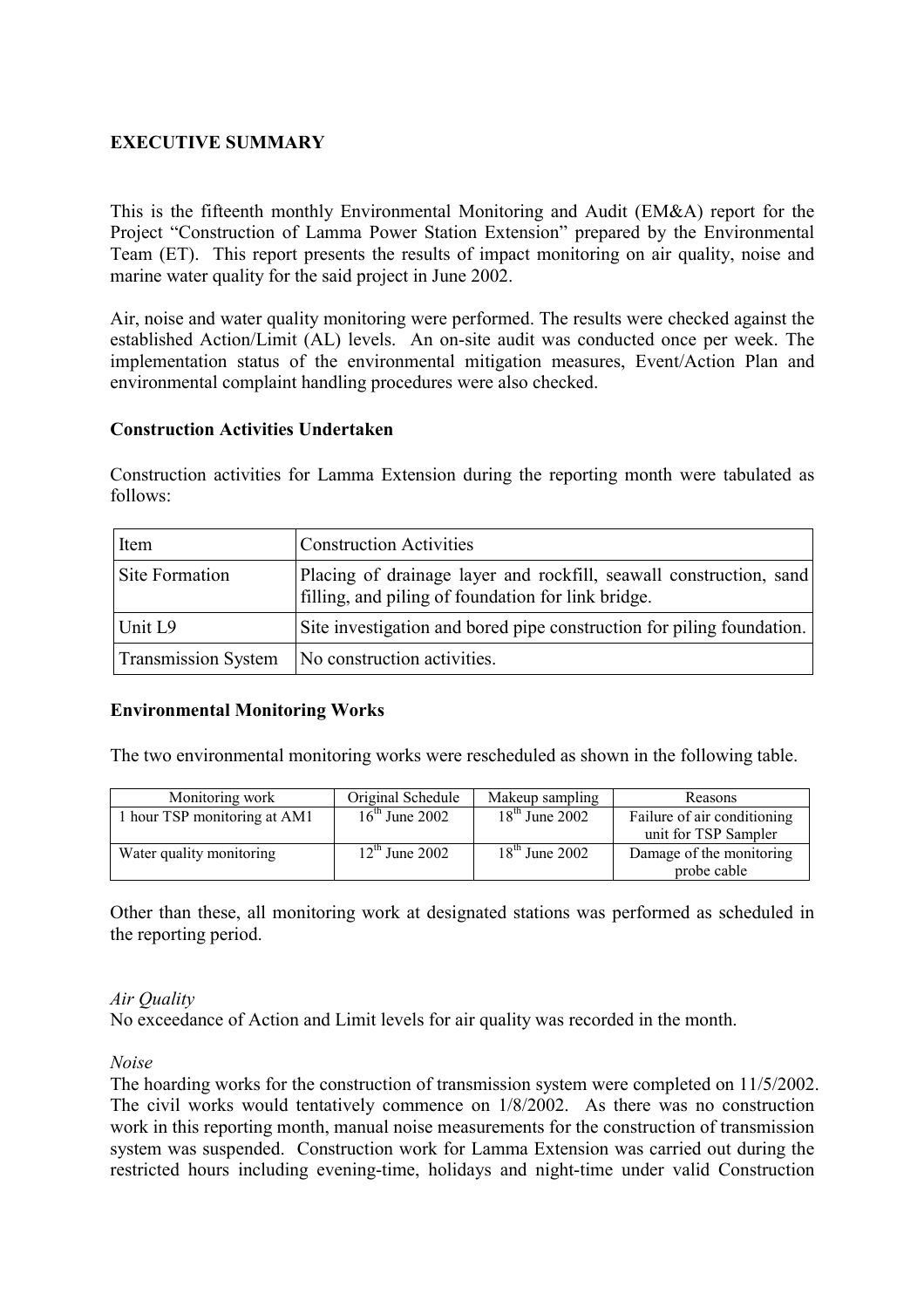Noise Permits. No exceedance of Action and Limit levels for noise arising from the construction of Lamma Extension was recorded in the month.

#### *Water Quality*

There was no exceedance of Action and Limit Levels for water quality in the reporting month.

#### **Site Environmental Audit**

Site audits were carried out on a weekly basis to monitor environmental issues on the construction site. The site conditions were generally satisfactory. All required mitigation measures were implemented.

| <b>Description</b>        | Permit No.    | <b>Valid Period</b> |                | <b>Issued To</b> | Date of                |
|---------------------------|---------------|---------------------|----------------|------------------|------------------------|
|                           |               | <b>From</b>         | T <sub>0</sub> |                  | <i><b>Issuance</b></i> |
| Varied Environmental      | EP-071/2000/B | 13/07/01            |                | <b>HEC</b>       | 13/07/01               |
| Permit                    |               |                     |                |                  |                        |
| <b>Construction Noise</b> | GW-UW0076-02  | 17/04/02            | 09/09/02       | Contractor       | 17/04/02               |
| Permit                    |               |                     |                |                  |                        |
| <b>Construction Noise</b> | GW-UW0036-02  | 06/03/02            | 31/08/02       | Contractor       | 06/03/02               |
| Permit                    |               |                     |                |                  |                        |
| <b>Construction Noise</b> | GW-UW0099-02  | 07/05/02            | 06/11/02       | Contractor       | 30/04/02               |
| Permit                    |               |                     |                |                  |                        |
| Registration of           | WPN5213-912-  | 01/06/02            |                | Contractor       | 03/06/02               |
| Chemical Waste            | G1050-01      |                     |                |                  |                        |
| Producer                  |               |                     |                |                  |                        |
| Dumping Permit            | EP/MD/03-002  | 12/06/02            | 11/12/02       | Contractor       | 10/12/02               |

#### **Environmental Licensing and Permitting**

### **Implementation Status of Environmental Mitigation Measures**

Environmental mitigation measures for the construction activities as recommended in the EM&A manual were implemented in the reporting month.

### **Environmental Complaints**

No complaint against the construction activities was received in the reporting month.

### **Future Key Issues**

The future key issues to be considered in the coming month are as follows:

#### Site Formation

- to continue monitoring the noise level during construction and to ensure compliance with the CNP's already obtained;
- to continue the preventive measures for noise exceedance and keep monitoring/ reviewing the performance;
- to keep reviewing the monitoring results in order to take corresponding action to ensure the sea water quality;
- to provide routine inspection and necessary maintenance for the silt curtain;
- to complete the closure of the seawall by the end of July 2002 so that seawater quality impacts can further be minimized;
- to remove the installed silt curtains after the closure of the seawall;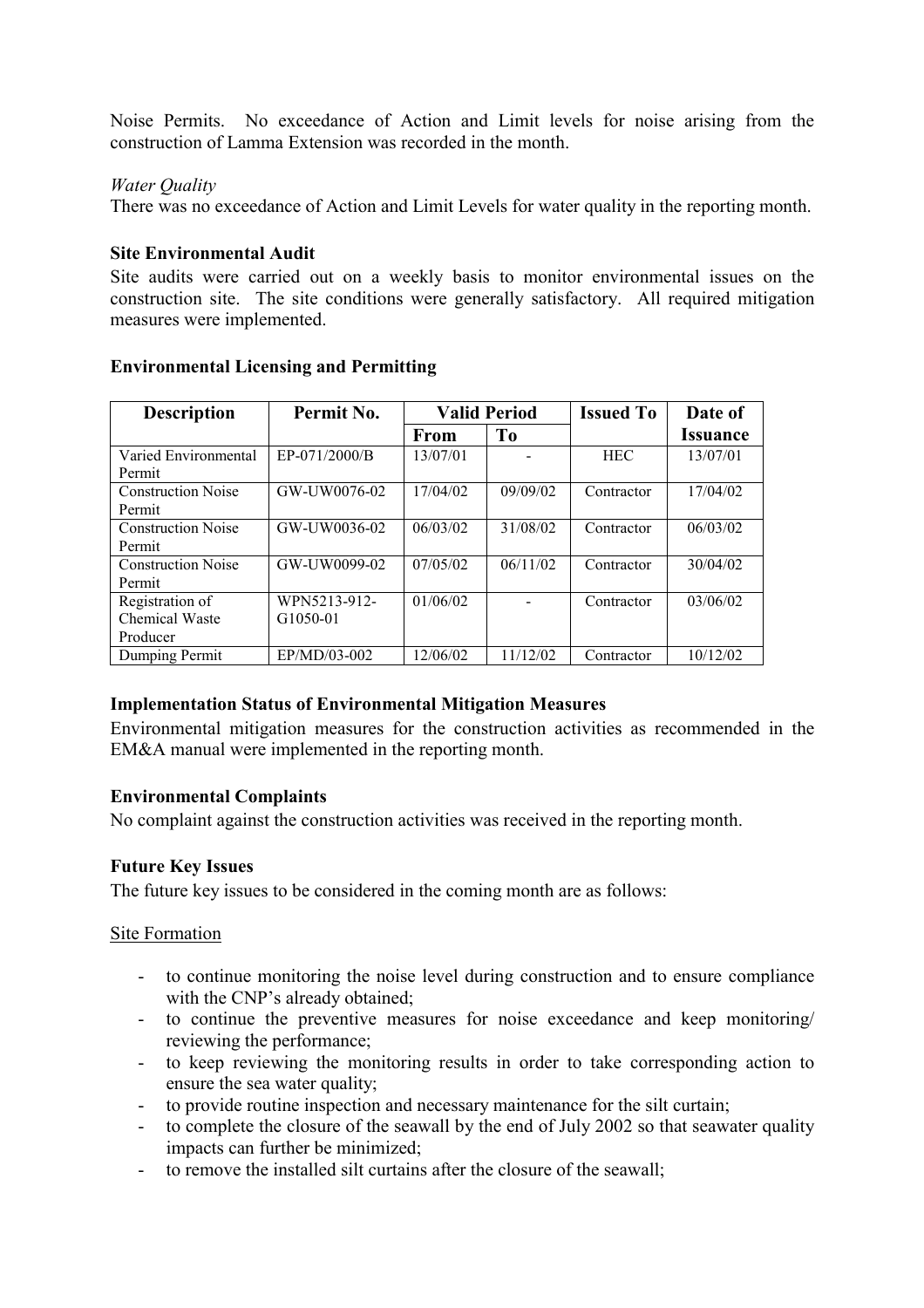- to carry out post project monitoring works for marine water quality for four weeks in the same manner as impact monitoring work after the closure of the seawall. No further marine water quality monitoring is required after the post project monitoring is satisfactorily completed.

#### Transmission System

- to closely monitor the construction activities, if any, in order to avoid disturbance to the rare plants;
- to provide temporary fire fighting equipment for prevention of fire within the work sites;

### Unit L9 Piling Foundation

- to continue monitoring the noise level during construction and to ensure compliance with the CNPs already obtained;
- to continue the preventive measures for noise exceedance and keep monitoring/ reviewing the performance;
- to spray water on the ground and road surface to prevent dust emission;
- to continue monitoring and reviewing the emission of smoke from construction machines;
- to recycle wastewater during the Bored Piling Works;
- to implement the Waste Management Plan.

### **Concluding Remarks**

The environmental performance of the project was generally satisfactory.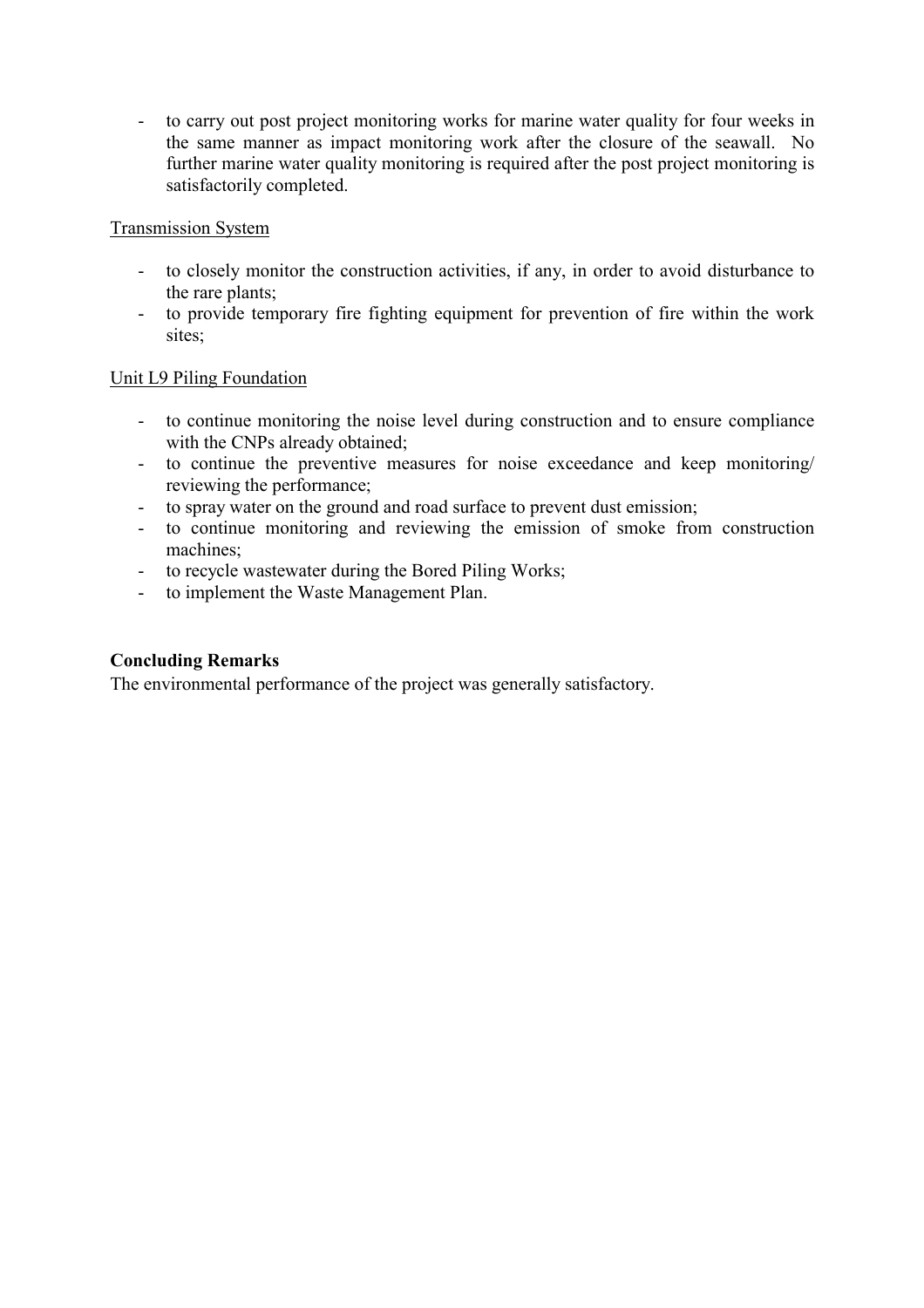# **1. INTRODUCTION**

# **1.1 Background**

The Environmental Team (hereinafter called the "ET") was formed within the Hongkong Electric Co. Ltd (HEC) to undertake Environmental Monitoring and Audit for "Construction of Lamma Power Station Extension" (hereinafter called the "Project"). Under the requirements of Section 6 of Environmental Permit EP-071/2000/B, an EM&A programme for impact environmental monitoring set out in the EM&A Manual (Construction Phase) is required to be implemented. In accordance with the EM&A Manual, environmental monitoring of air quality, noise and water quality and regular environmental audits are required for the Project.

The Project involves the construction of a gas-fired power station employing combined cycled gas turbine technology, forming an extension to the existing Lamma Power Station. The key elements of the Project including the construction activities associated with the transmission system and submarine gas pipeline are outlined as follows.

- dredging and reclamation to form approximately 22 hectares of usable area;
- construction of six 300MW class gas-fired combined cycle units;
- construction of a gas receiving station;
- construction of a new transmission system linking the Lamma Extension to load centres on Hong Kong Island;
- laying of a gas pipeline for the supply of natural gas to the new power station

This report summarizes the environmental monitoring and audit work for the Project for the month of June 2002.

# **1.2 Project Organisation**

An Environmental Management Committee (EMC) has been set up in HEC to oversee the Project. The management structure includes the following:

- Environmental Protection Department (The Authority);
- Environmental Manager (The Chairman of the Environmental Management Committee);
- Engineer:
- Independent Environmental Checker (IEC);
- Environmental Team (ET);
- Contractor.

The project organisation chart for the construction EM&A programme is shown in Appendix A.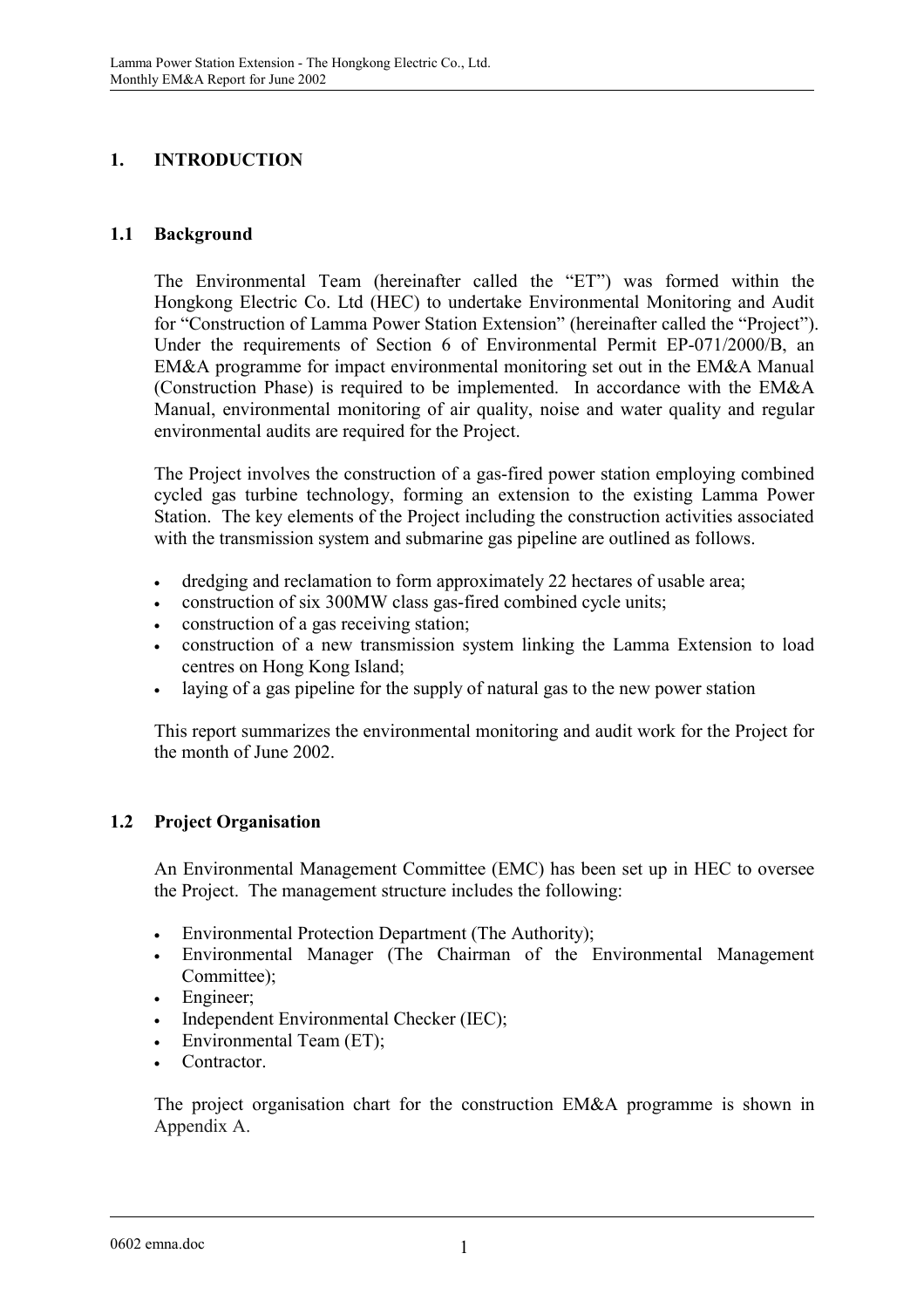# **1.3 Construction Works undertaken during the Reporting Month**

Construction activities undertaken during the reporting month for site formation were placing of drainage layer & rock fill, construction of seawall, sand filling, piling foundation for link bridge. Construction activity for Unit L9 was the construction of bored pipe for piling foundation. There was no construction activity for Unit L9's associated transmission system. Layout plans for site formation and transmission system are shown in Figure 1.1 and Figure 1.2 respectively. Uncontaminated dredged/excavated materials arising from the piling foundation work of Unit L9 were dumped at the assigned location within the South Cheung Chau Spoil Disposal Area. Figure 1.3 shows dumping location in June 2002.

The main construction activities carried out during the reporting month and the corresponding environmental mitigation measures are summarized in Table 1.1. The implementation of major mitigation measures in the month is provided in Appendix J.

| <b>Item</b>           | <b>Construction</b><br><b>Activities</b>                                                  | <b>Environmental Mitigation Measures</b>                                                                                                                                                                                                                                                                                                                                                                                                                                                            |
|-----------------------|-------------------------------------------------------------------------------------------|-----------------------------------------------------------------------------------------------------------------------------------------------------------------------------------------------------------------------------------------------------------------------------------------------------------------------------------------------------------------------------------------------------------------------------------------------------------------------------------------------------|
| <b>Site Formation</b> |                                                                                           |                                                                                                                                                                                                                                                                                                                                                                                                                                                                                                     |
| 1                     | Placing of<br>Drainage Layer<br>and Rockfill,<br>Seawall<br>Construction &<br>Sandfilling | <b>Water Quality</b><br>Silt curtain installed on the eastern, southern and<br>northwestern sides of the site.<br><b>Noise</b><br>General noise mitigation measures employed at all<br>work sites throughout the construction phase.<br><b>Waste Management</b><br>Waste Management Plan submitted and implemented.<br><b>Marine Ecology</b><br>All construction related vessels approached the site<br>from the designated route/channel to avoid possible<br>disturbance to the finless porpoise. |
| $\overline{2}$        | Piling<br>Foundation for<br>Link Bridge                                                   | <b>Noise</b><br>General noise mitigation measures implemented and<br>silenced type equipment deployed.<br>Air<br>Dust suppression measures implemented.                                                                                                                                                                                                                                                                                                                                             |

| Table 1.1 Construction Activities and Their Corresponding Environmental Mitigation |
|------------------------------------------------------------------------------------|
| Measures                                                                           |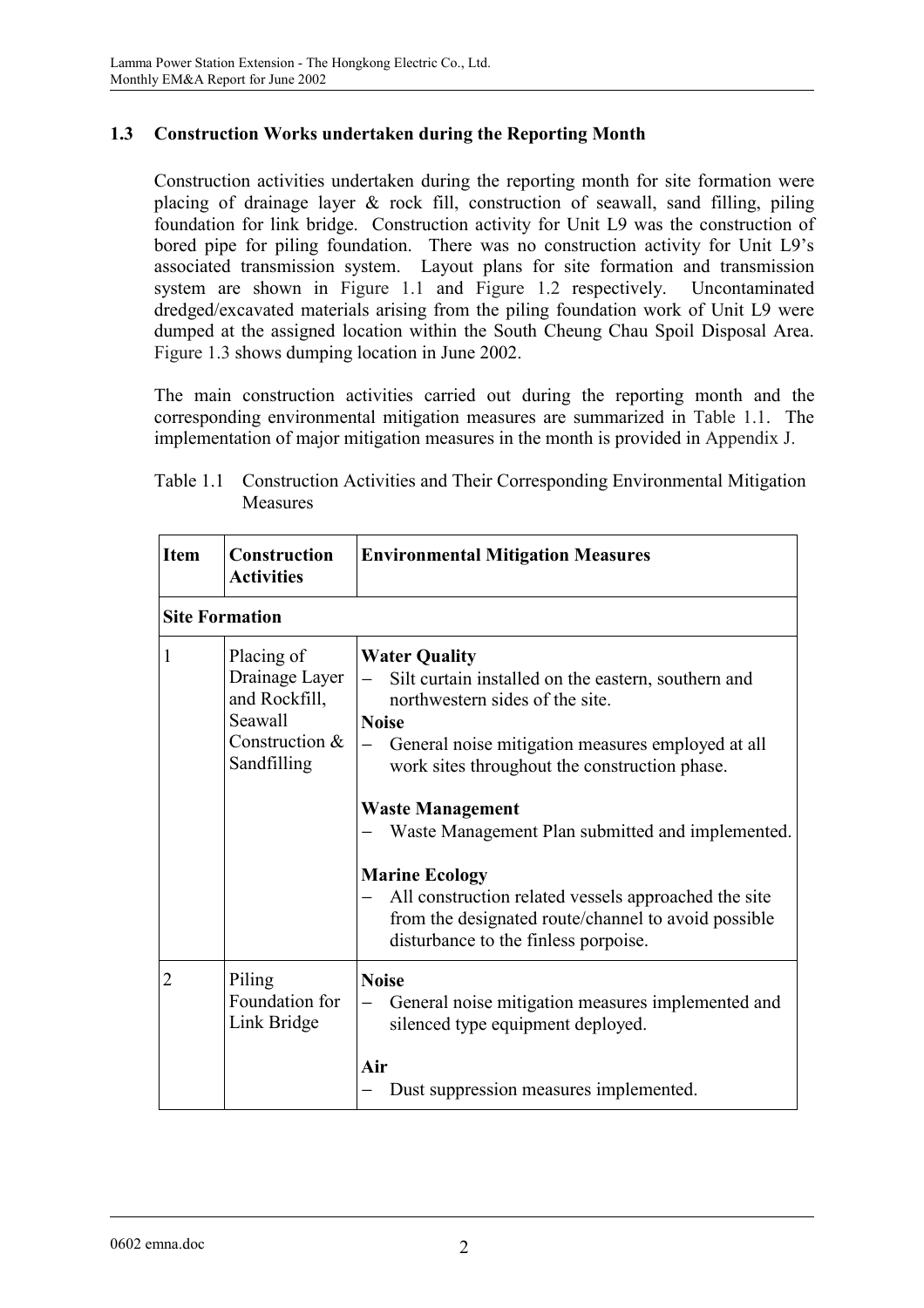|   | <b>Construction of Transmission System</b> |                                                                                                                                                                                                                                                                                                                      |  |  |
|---|--------------------------------------------|----------------------------------------------------------------------------------------------------------------------------------------------------------------------------------------------------------------------------------------------------------------------------------------------------------------------|--|--|
| 3 | activities                                 | No construction <b>Terrestrial Ecology</b><br>Special care and close monitoring to avoid<br>disturbances to the rare plant species.<br>Temporary fire fighting equipment provided within<br>the work area during construction.                                                                                       |  |  |
|   |                                            | <b>Construction of Unit L9 Piling Foundation</b>                                                                                                                                                                                                                                                                     |  |  |
| 4 | <b>Bored Pile</b><br>Piling<br>Foundation  | <b>Water Quality</b><br>Construction for  - Wastewater is recycled during construction.<br><b>Noise</b><br>General noise mitigation measures implemented and<br>silenced type equipment deployed.<br>Air<br>Dust suppression measures implemented.<br><b>Waste Management</b><br>Waste is sorted, stored & recycled. |  |  |

### **1.4 Summary of EM&A Requirements**

The EM&A program requires environmental monitoring for air, noise and water quality. Regular environmental site audits for air quality, noise, water quality and waste management were carried out. The detailed EM&A monitoring work for air quality, noise and water quality are described in Sections 2, 3 and 4 respectively.

The following environmental audits are summarized in Section 5 of this report:

- Environmental monitoring results;
- Waste Management Records;
- Weekly site audit results;
- The status of environmental licensing and permits for the Project;
- The implementation status of environmental protection and pollution control/ mitigation measures.

Future key issues will be reported in Section 6 of this report.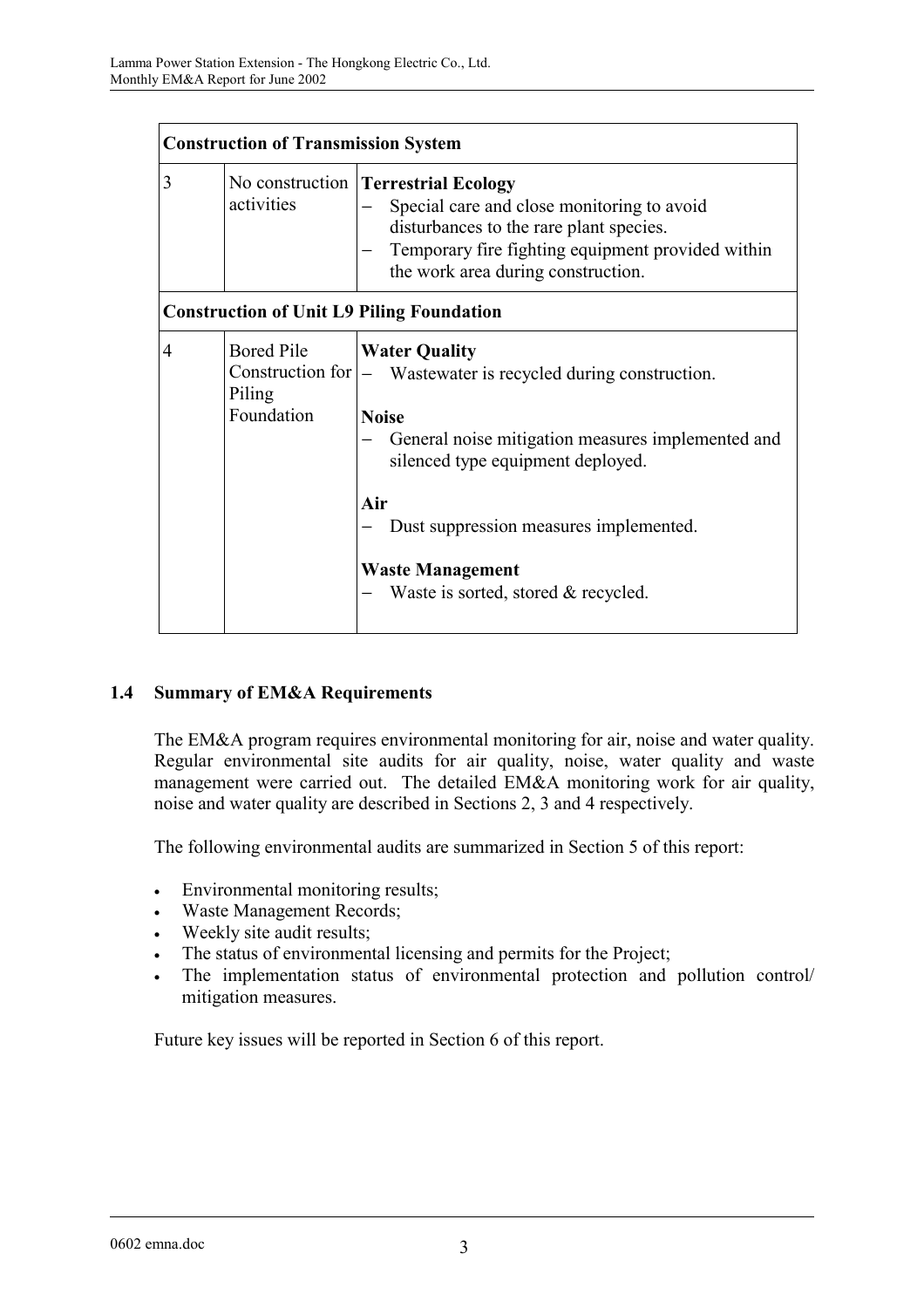

Figure 1.1 Layout of Work Site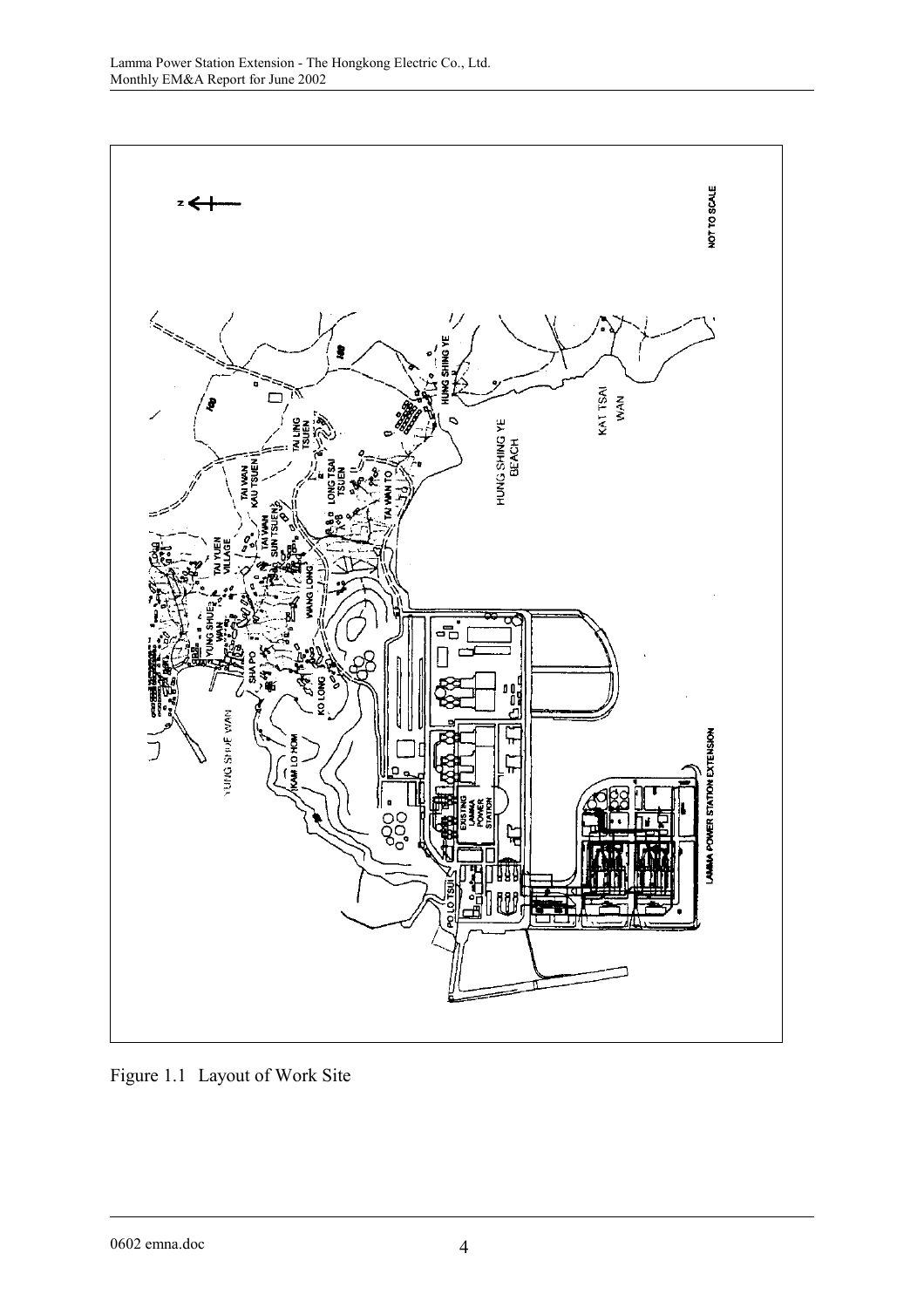

Figure 1.2 Cable Route of Transmission System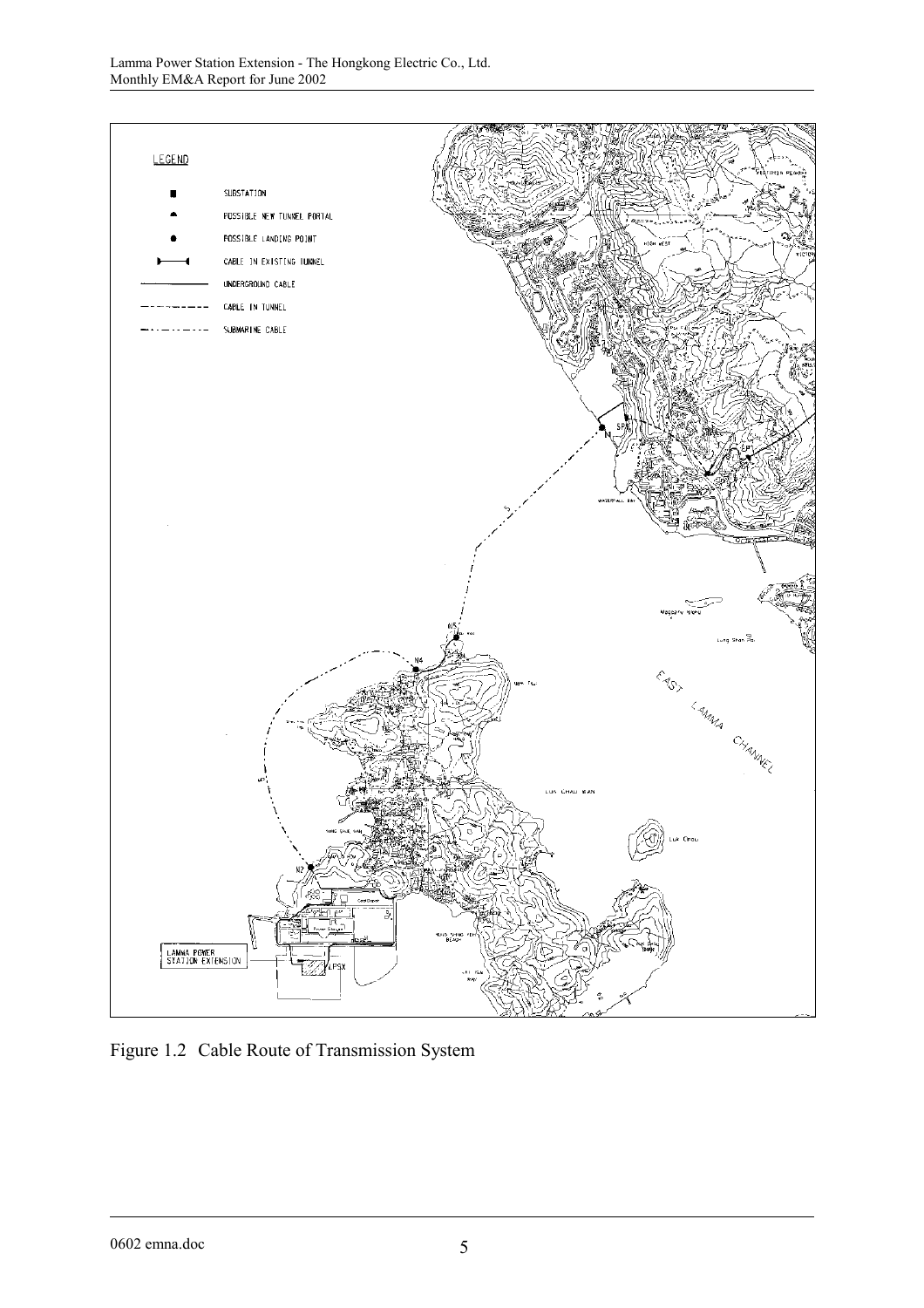

Figure 1.3 Location of Dumping Area (from 12<sup>th</sup> June 2002)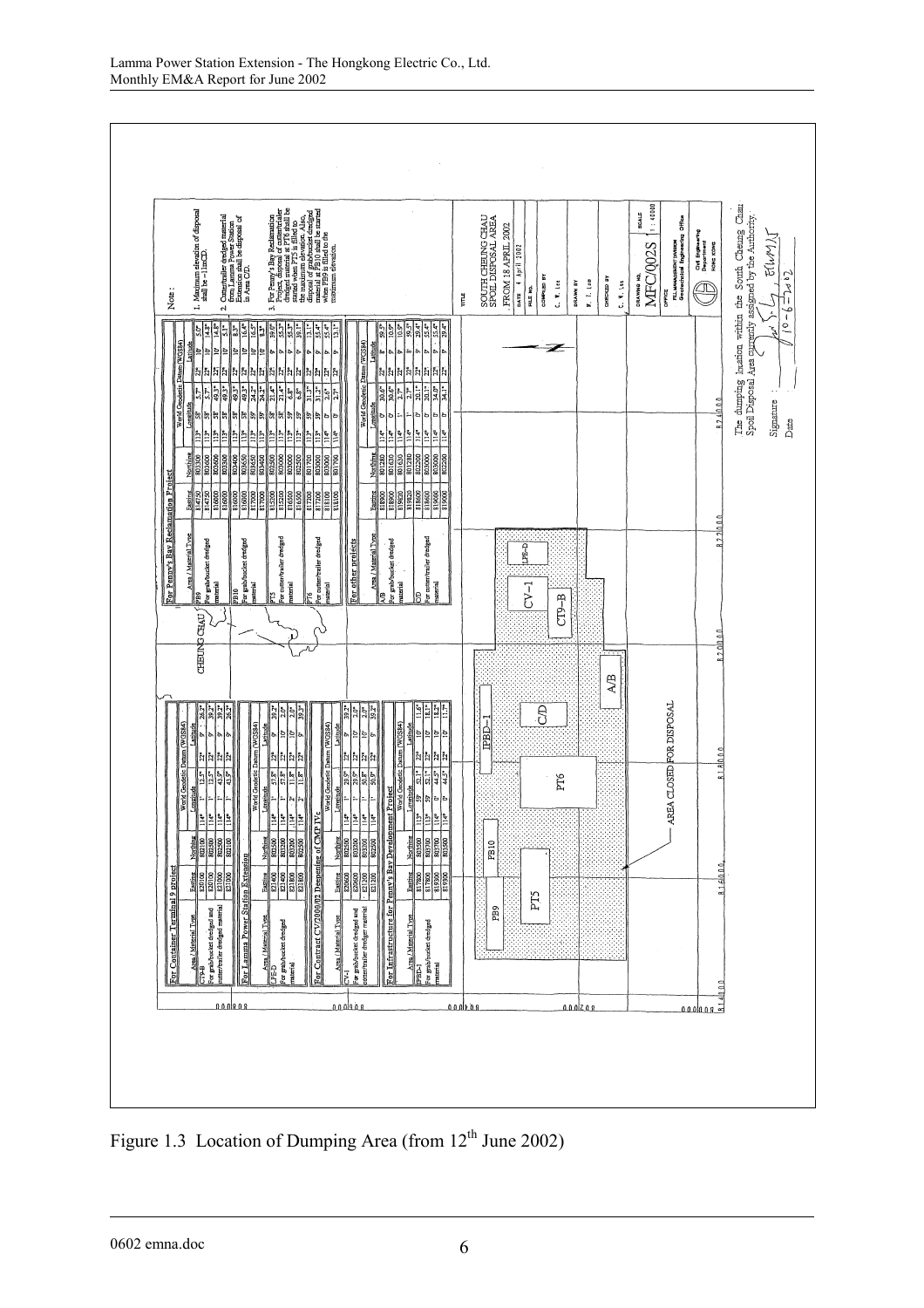# **2. AIR QUALITY**

# **2.1 Monitoring Requirements**

1-hour and 24-hour TSP monitoring at agreed frequencies were conducted to monitor air quality. The impact monitoring data were checked against the Action/Limit Levels as determined in the Baseline Monitoring Report (Construction Phase). Appendix B shows the established Action/Limit Levels for Air Quality.

# **2.2 Monitoring Locations**

Three dust monitoring locations were selected for 1-hour TSP sampling (AM1, AM2  $\&$ AM3) while four monitoring locations were selected for 24-hour TSP sampling (AM1, AM2, AM3 and AM4). Table 2.1 tabulates the monitoring stations. The locations of the monitoring stations are shown in Figure 2.1.

| <b>Location I.D.</b> | <b>Description</b> |
|----------------------|--------------------|
| AM1                  | Reservoir          |
| AM2                  | East Gate          |
| AM3                  | Ash Lagoon         |
| AM4                  | Tai Yuen Village   |

Table 2.1 Air Quality Monitoring Locations

# **2.3 Monitoring Equipment**

Continuous 24-hour TSP air quality monitoring was performed using the GS2310 High Volume Air Samplers (HVAS), Partisol Model 2000 Sampler and the MINIVOL Portable Sampler at AM1&2, AM3 and AM4 respectively. TEOM Model 1400a continuous dust monitors were used to carry out 1-hour TSP monitoring at AM1, AM2 and AM3. Table 2.2 summarises the equipment used in dust monitoring.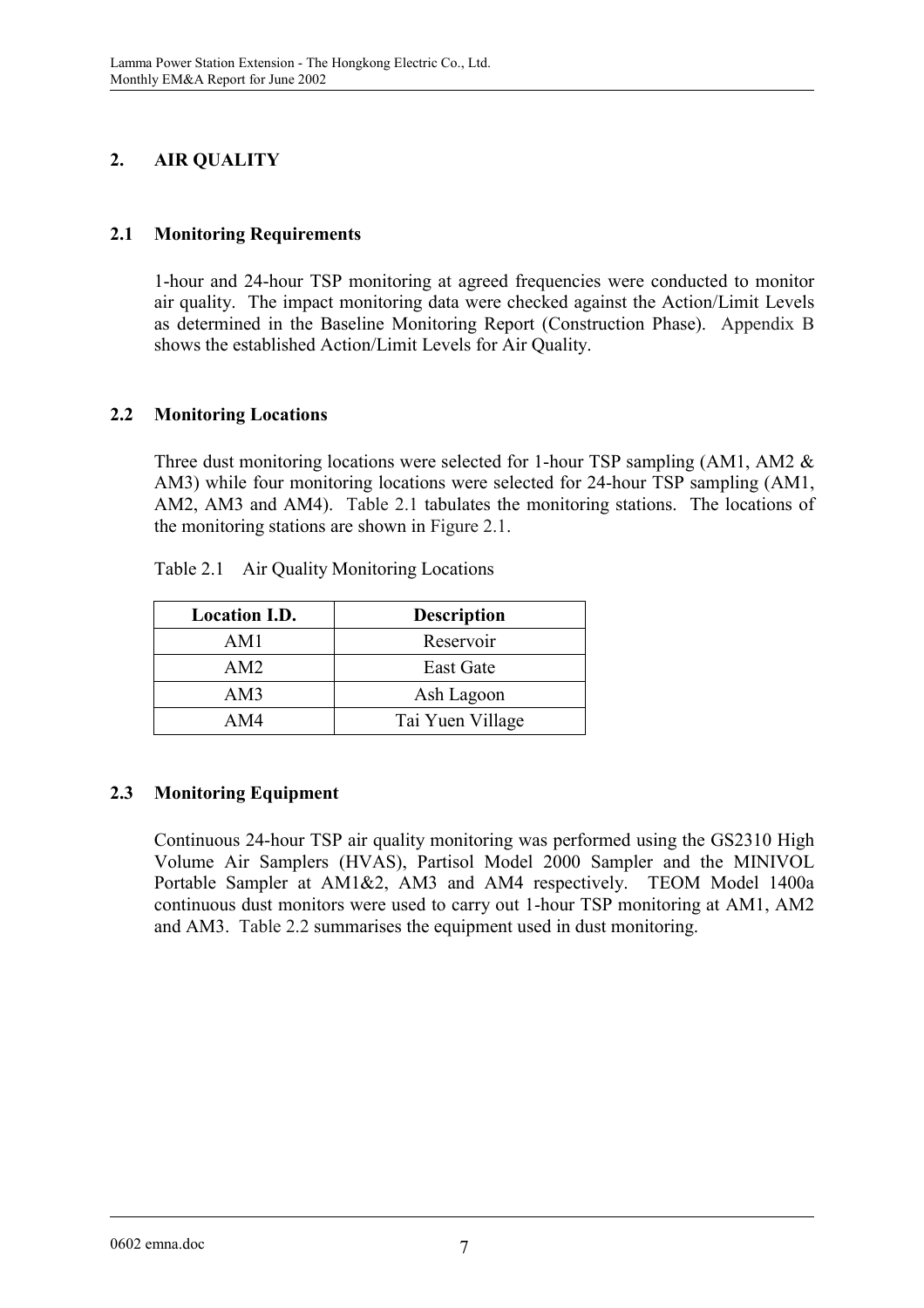| Equipment                        | <b>Model and Make</b>                         |
|----------------------------------|-----------------------------------------------|
| 24-hour sampling:                |                                               |
| <b>HVAS</b> Sampler              | Model GS2310                                  |
|                                  | Anderson Instruments Inc.                     |
| Partisol Air Sampler             | Partisol Model 2000<br>Rupprecht & Patashnick |
| <b>MINIVOL Portable Sampler</b>  | <b>AIRMETRICS</b>                             |
| <i>l</i> -hour sampling:         |                                               |
| <b>Continuous TSP Dust Meter</b> | TEOM Model 1400a                              |
|                                  | Rupprecht & Patashnick                        |

Table 2.2 Air Quality Monitoring Equipment

# **2.4 Monitoring Parameters, Frequency and Duration**

Table 2.3 summarises the monitoring parameters, duration and frequency of air quality monitoring. The monitoring schedule for the reporting month is shown in Appendix C.

| Monitoring<br><b>Stations</b> | <b>Parameter</b> | <b>Duration</b> | <b>Frequency</b>              |
|-------------------------------|------------------|-----------------|-------------------------------|
| AM1                           | 1-hour TSP       |                 | 3 hourly samples every 6 days |
|                               | 24-hour TSP      | 24              | Once every 6 days             |
| AM <sub>2</sub>               | 1-hour TSP       |                 | 3 hourly samples every 6 days |
|                               | 24-hour TSP      | 24              | Once every 6 days             |
| AM3                           | 1-hour TSP       |                 | 3 hourly samples every 6 days |
|                               | 24-hour TSP      | 24              | Once every 6 days             |
| AM4                           | 24-hour TSP      | 24              | Once every 6 days             |

Table 2.3 Air Quality Monitoring Parameter, Duration and Frequency

### **2.5 Monitoring Procedures and Calibration Details**

24- hour TSP Monitor:

### *Preparation of Filter Papers*

- Visual inspection of filter papers was carried out to ensure that there were no pinholes, tears and creases;
- The filter papers were then labelled before sampling.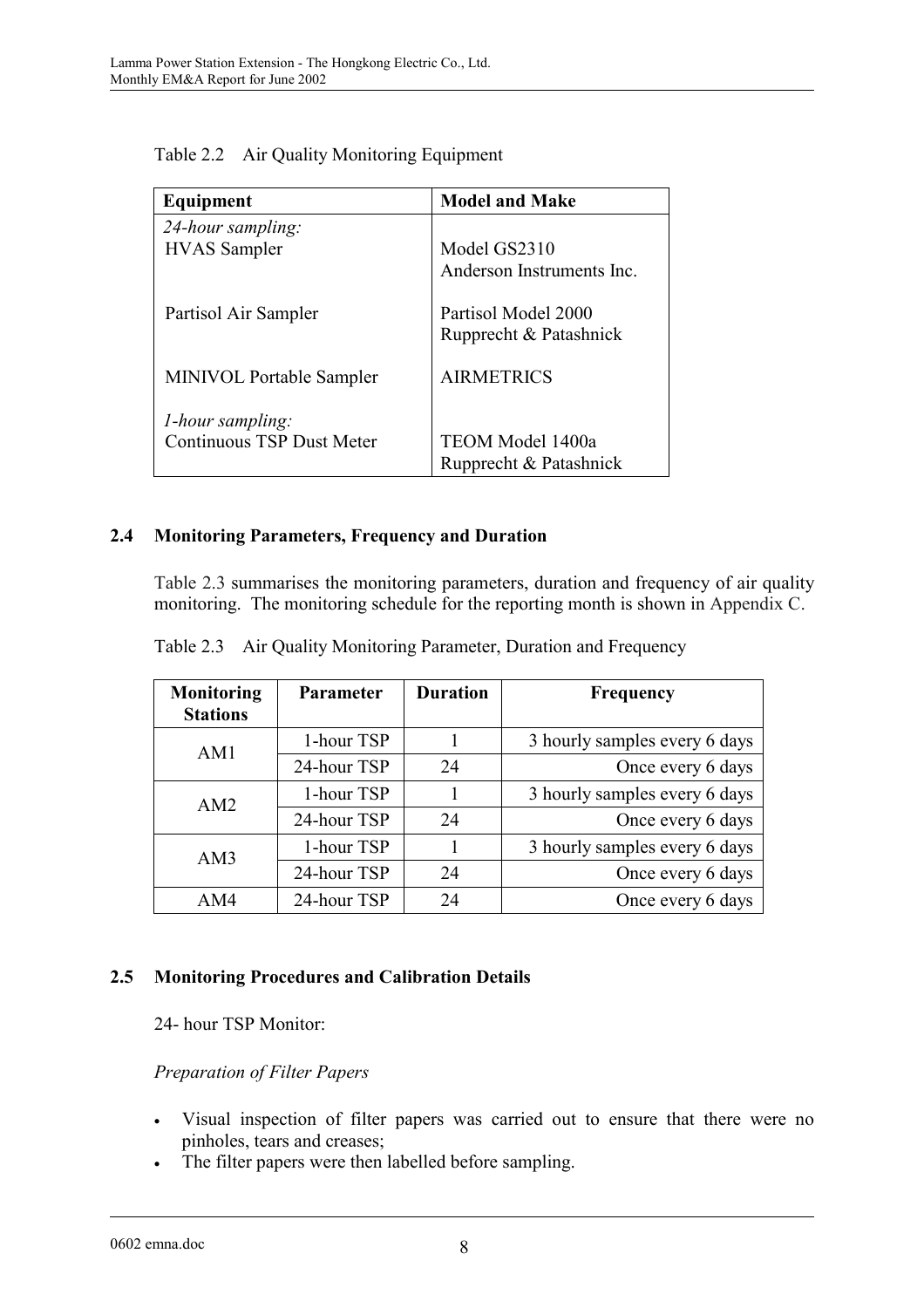• The filter papers were equilibrated at room temperature and relative humidity  $\leq 50\%$ for at least 24 hours before weighing.

# *Field Monitoring*

- During collection of the sampled filter paper, the information on the elapse timer was logged. Site observations around the monitoring stations, which might have affected the monitoring results, were also recorded. Major pollution sources, if any, would be identified and reported. The flow record chart for the previous sampling was checked to see if there was any abnormality.
- The post-sampling filter papers were removed carefully from the filter holder and folded to avoid loss of fibres or dust particles from the filter papers;
- The filter holder and its surrounding were cleaned;
- A pre-weighed blank filter paper for the next sampling was put in place and aligned carefully. The filter holder was then tightened firmly to avoid leakage;
- A new flow record chart was loaded into the flow recorder;
- The programmable timer was set for the next 24 hrs sampling period,  $\pm 1/2$  hr;
- The post-sampling filter papers were equilibrated at room temperature and relative humidity < 50% for at least 24 hours before weighing.

### 1- hour TSP Monitor:

- The following parameters of the TEOM model dust meters are regularly checked to ensure proper functionality:
	- o Mass concentration;
	- o Total mass;
	- o Frequency of the tapered element;
	- o Electrical noise;
	- o Main flow;
	- o Auxiliary flow.

### *Maintenance & Calibration*

- The monitoring equipment and their accessories are maintained in good working conditions.
- Monitoring equipment is calibrated at monthly intervals. Calibration details are shown in Appendix G.

### **2.6 Results and Observations**

1 hour TSP sampling at AM1 (Reservoir) on  $16<sup>th</sup>$  June 2002 was void due to the breakdown of the air conditioning unit for the TEOM TSP sampler. The defect was rectified on  $17<sup>th</sup>$  June 2002. A make-up 1 hr TSP sampling was conducted on  $18<sup>th</sup>$  June 2002. Other than this incident, dust monitoring was conducted as scheduled in the reporting month. All monitoring data and graphical presentation of the monitoring results are provided in Appendix D. Key findings and observations are provided below: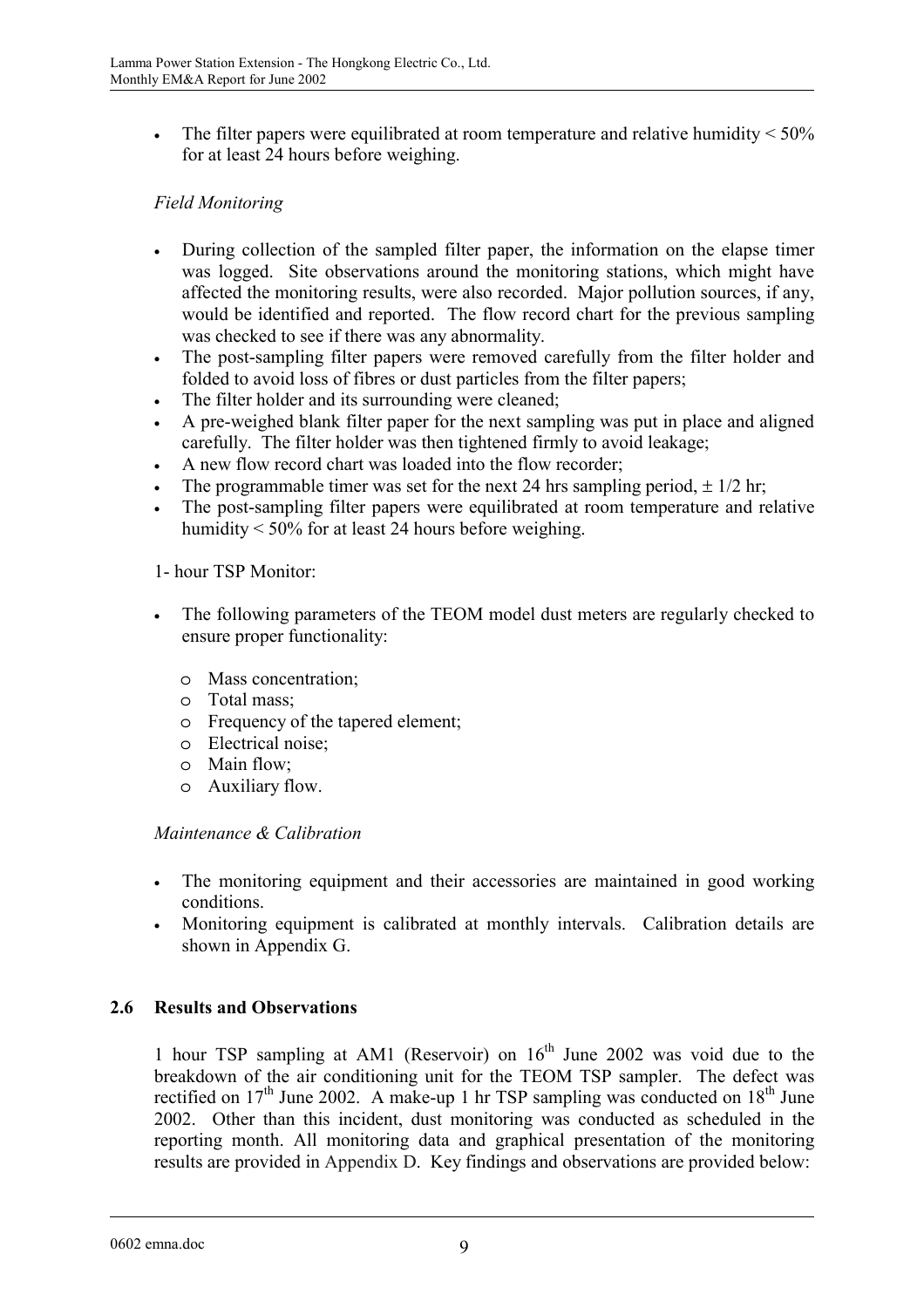# *1-hour TSP*

No exceedance of 1-hour TSP Action/Limit Level was recorded in the month.

*24-hour TSP* 

No exceedance of 24-hour TSP Action/Limit Level was recorded in the month.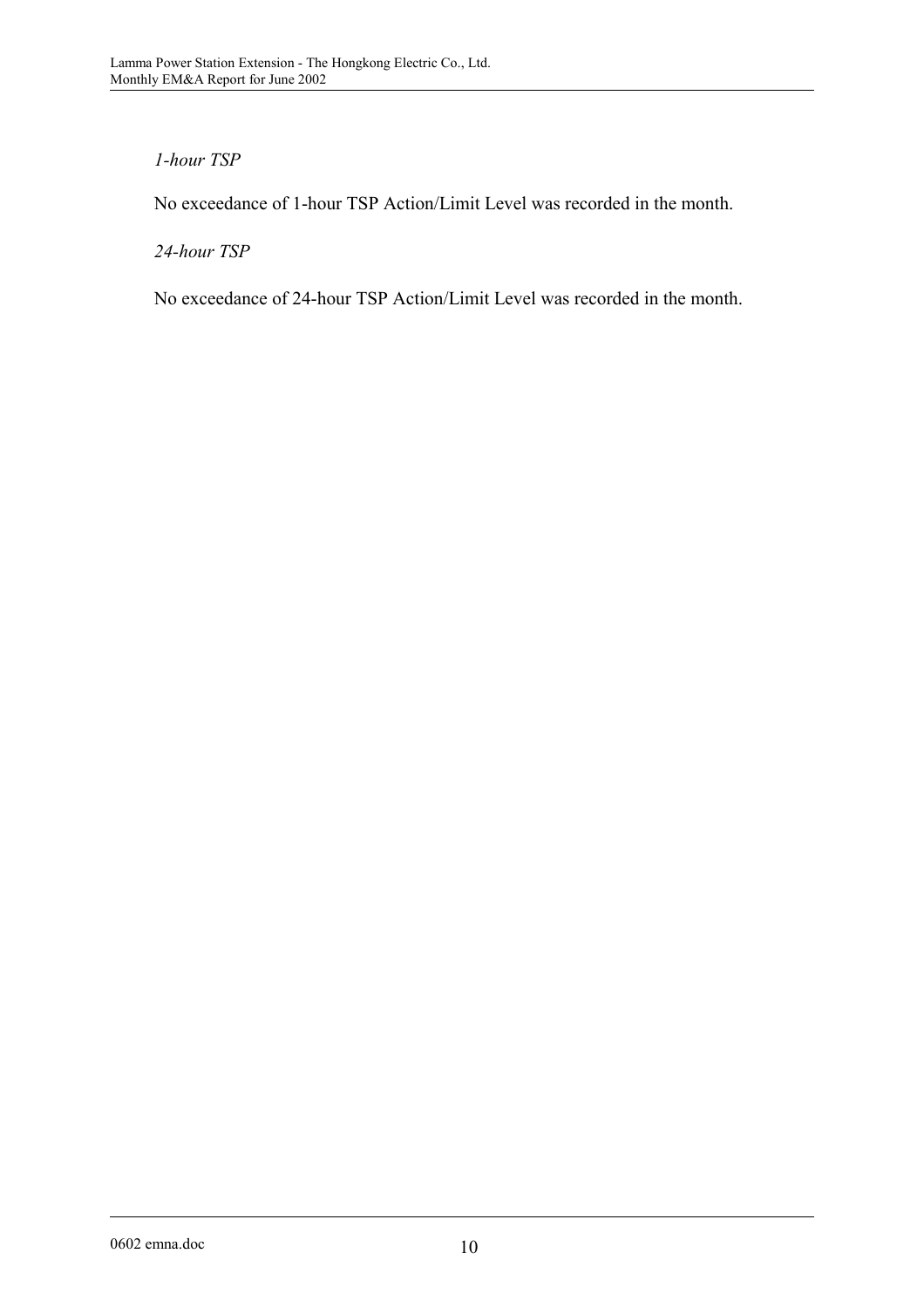

Figure 2.1 Location of Air Quality Monitoring Stations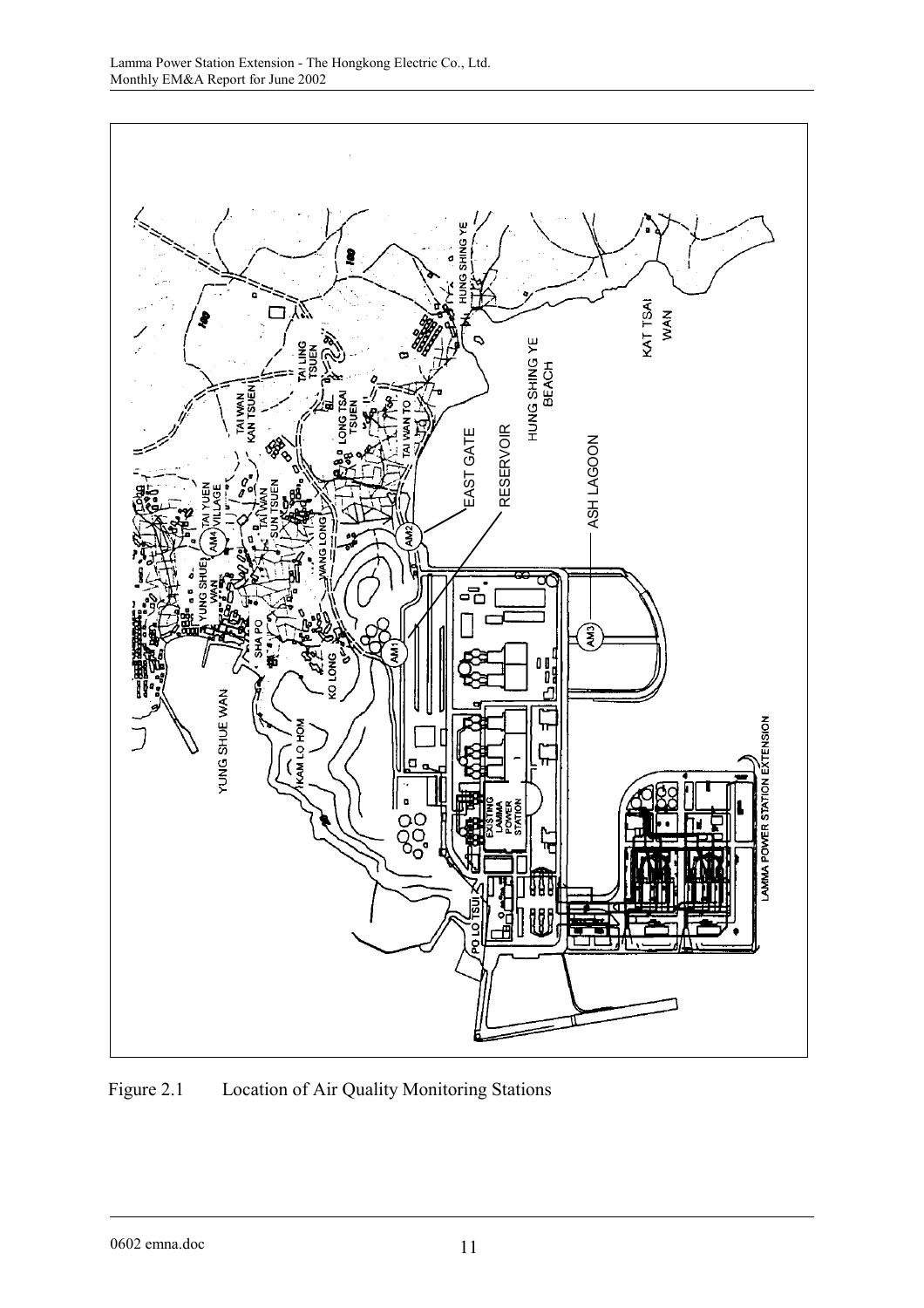# **3. NOISE**

# **3.1 Monitoring Requirements**

Continuous noise alarm monitoring at Ash Lagoon/Ching Lam were carried out to calculate the noise contributed by the construction activities at the two critical NSR's, viz. Long Tsai Tsuen/Hung Shing Ye and the school within the village of Tai Wan San Tsuen. The impact monitoring data for construction noise other than percussive piling were checked against the limit levels specified in the EM&A Manual. With the availability of the construction noise permits, impact monitoring for the construction work during the restricted hours was also carried out. Section 5 presents the details of the construction noise permits. The impact noise monitoring data were checked against the limit levels specified in the EM&A Manual. Appendix B shows the established Action/Limit Levels for noise.

The hoarding works for the construction of transmission system were completed on 11/5/2002. The civil works would tentatively commence on 1/8/2002. As there was no construction work in June 2002, manual noise measurements at Pak Kok Tsui residences was suspended in this reporting month.

# **3.2 Monitoring Locations**

In accordance with the EM&A manual, the identified noise monitoring locations are listed in Table 3.1 and shown in Figure 3.1.

|  | $14010$ $3.1$ $110100$ $11011101111$ , $10000110110$ |  |
|--|------------------------------------------------------|--|
|  |                                                      |  |
|  |                                                      |  |
|  |                                                      |  |

Table 3.1 Noise Monitoring Locations

| <b>Purpose of noise monitoring</b> | <b>Monitoring Location</b> |  |  |
|------------------------------------|----------------------------|--|--|
| Lamma Extension                    | Ash Lagoon                 |  |  |
| Lamma Extension                    | Ching Lam                  |  |  |

# **3.3 Monitoring Equipment**

The sound level meters used for noise monitoring complied with International Electrotechnical Commission Publications 651:1979 (Type 1) and 804:1985 (Type 1). The noise monitoring equipment used is shown in Table 3.2.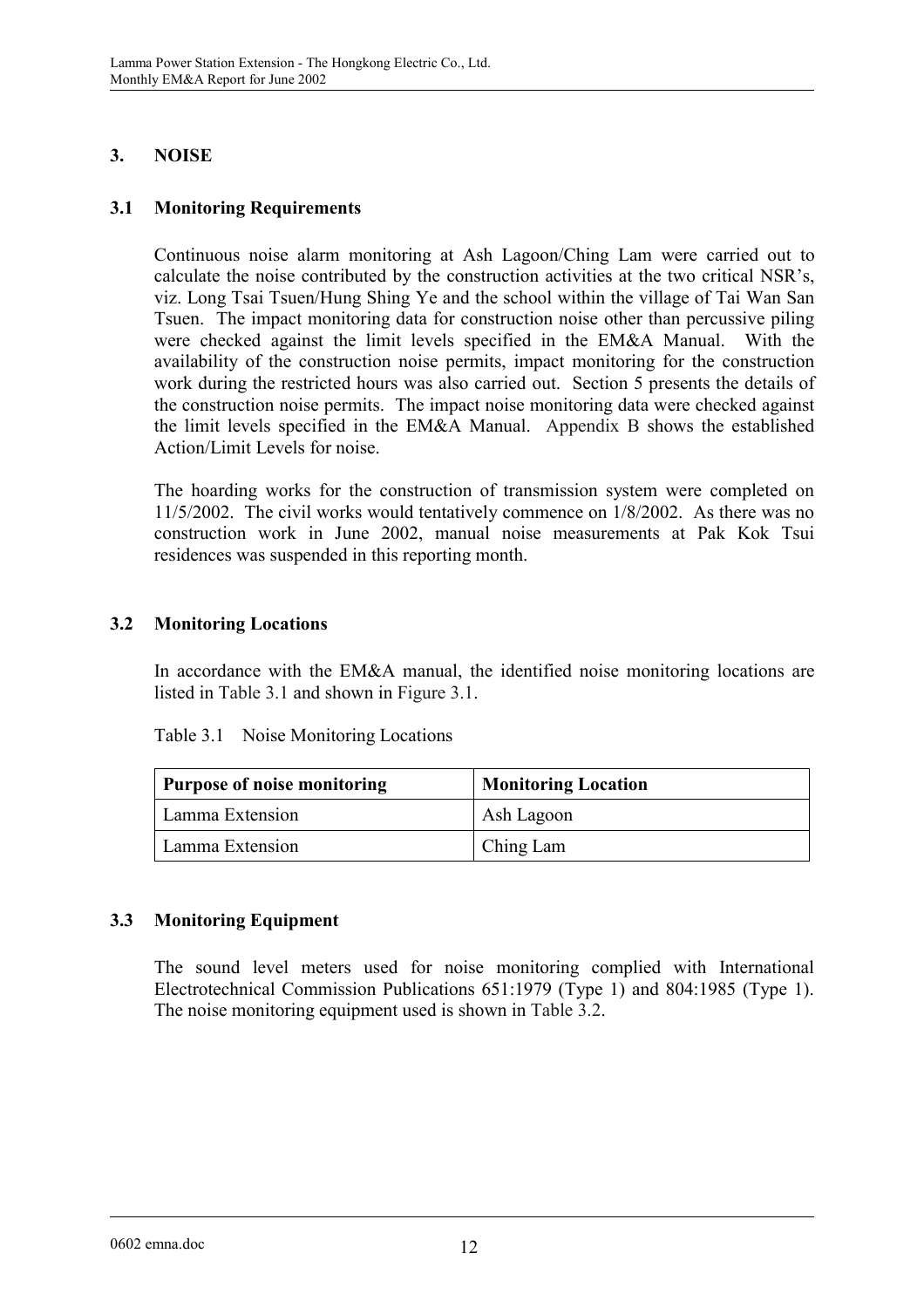| Equipment              | Model      |
|------------------------|------------|
| Sound level meter      | Rion NA-27 |
| Sound level calibrator | Rion NC-74 |

#### **3.4 Monitoring Parameters, Frequency and Duration**

Continuous alarm monitoring of A-weighted Leq levels was carried out at Ash Lagoon and Ching Lam. The measurement duration and parameter of noise monitoring were presented in Table 3.3 as follows:

| Location                | <b>Time Period</b>                                                                                    | <b>Frequency</b>                         | <b>Parameter</b> |
|-------------------------|-------------------------------------------------------------------------------------------------------|------------------------------------------|------------------|
|                         | Daytime:<br>0700-1900 hrs on normal<br>weekdays                                                       | Daytime:<br>30 minutes                   | 30-min $L_{Aea}$ |
| Ash Lagoon<br>Ching Lam | Evening-time $\&$ holidays:<br>$0700-2300$ hrs on holidays;<br>and 1900-2300 hrs on all<br>other days | Evening-time<br>& holidays:<br>5 minutes | 5-min $L_{Aea}$  |
|                         | Night-time:<br>2300-0700 hrs of next day                                                              | Night-time:<br>5 minutes                 | 5-min $L_{Aea}$  |

Table 3.3 Noise Monitoring Duration and Parameter

### **3.5 Monitoring Procedures and Calibration Details**

#### *Monitoring Procedures*

### *Continuous Noise Monitoring for Lamma Extension Construction*

The measured noise levels (MNL's) were collected at the noise alarm monitoring stations at Ash Lagoon and Ching Lam. The notional background noise levels (viz. baseline noise data at Ash Lagoon and Ching Lam) were applied to correct the corresponding MNL's in 30-min/5-min  $L_{Aea}$ .

A wind speed sensor was installed at Station Building Rooftop. The wind speed signal was used to determine whether the data from Ash Lagoon and Ching Lam noise alarm monitoring stations were affected. The instantaneous data was discarded in case the instantaneous wind speed exceeded 10 m/s. The  $30$ -min/5-min  $L_{Aeq}$  was considered valid only if the amount of valid data was equal to or above 70%.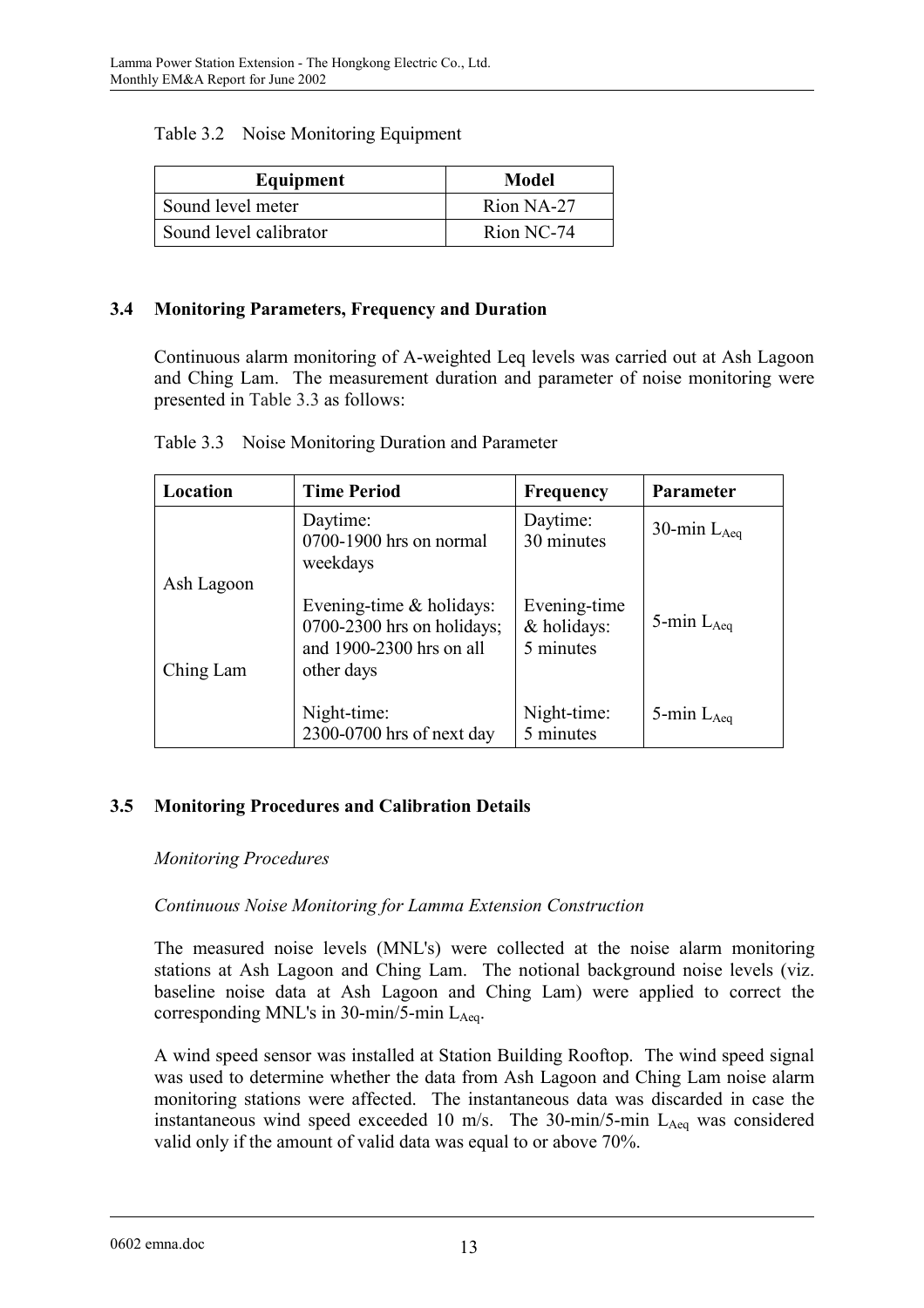When calibrating the noise measuring equipment, all observations around the monitoring stations, which might have affected the monitoring results, were recorded.

# *Equipment Calibration*

The sound level meters and calibrators have been verified by the manufacturer or accredited laboratory. Equipment for continuous noise monitoring was calibrated at site on a monthly basis. Calibration details are shown in Appendix G.

# **3.6 Results and Observations**

Continuous noise monitoring was conducted at the two monitoring stations at Ash Lagoon and Ching Lam. All monitoring results and their graphical presentations are provided in Appendix E.

No exceedance of noise Action/Limit Level was recorded in the month.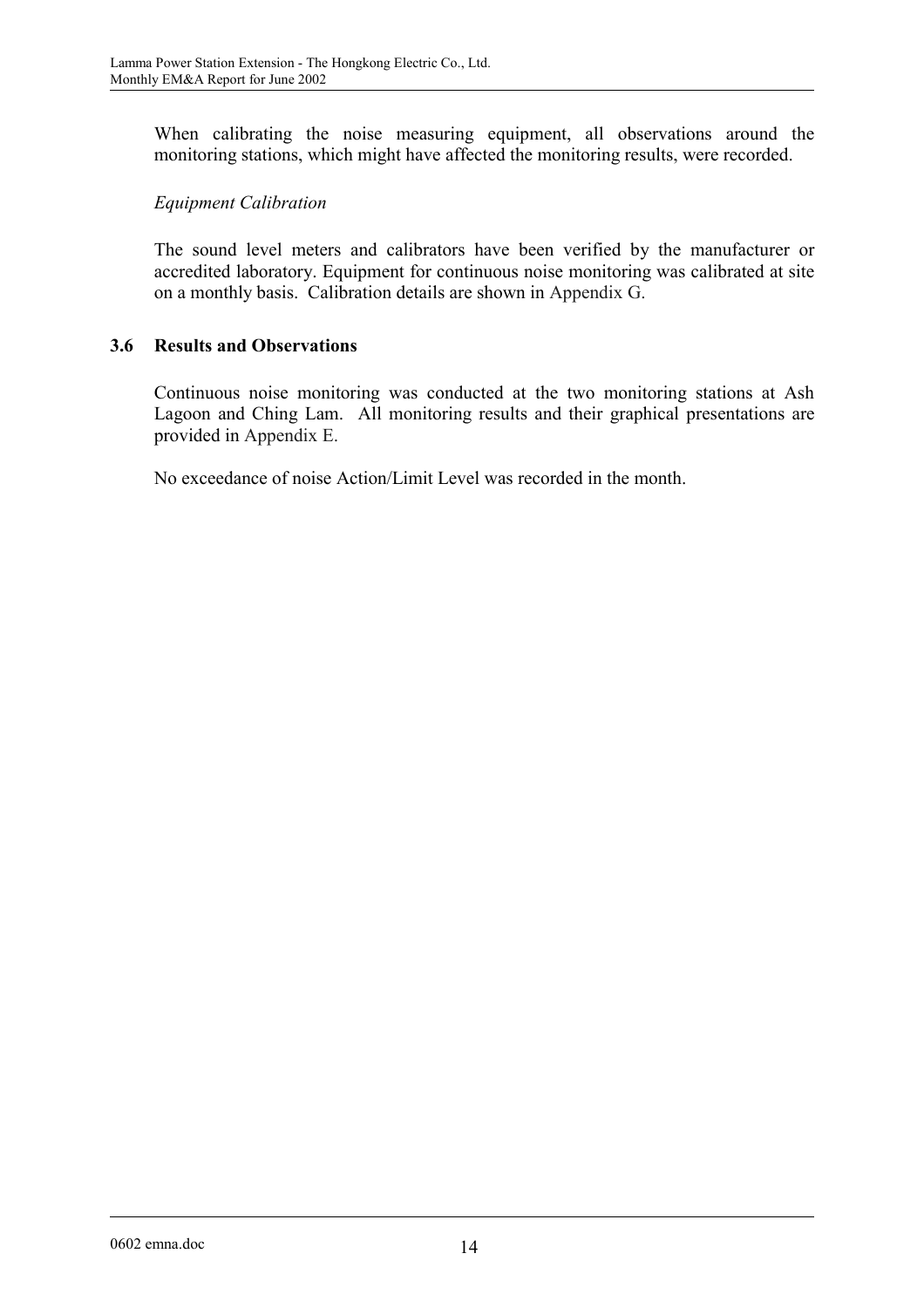

Figure 3.1 Location of Noise Monitoring Stations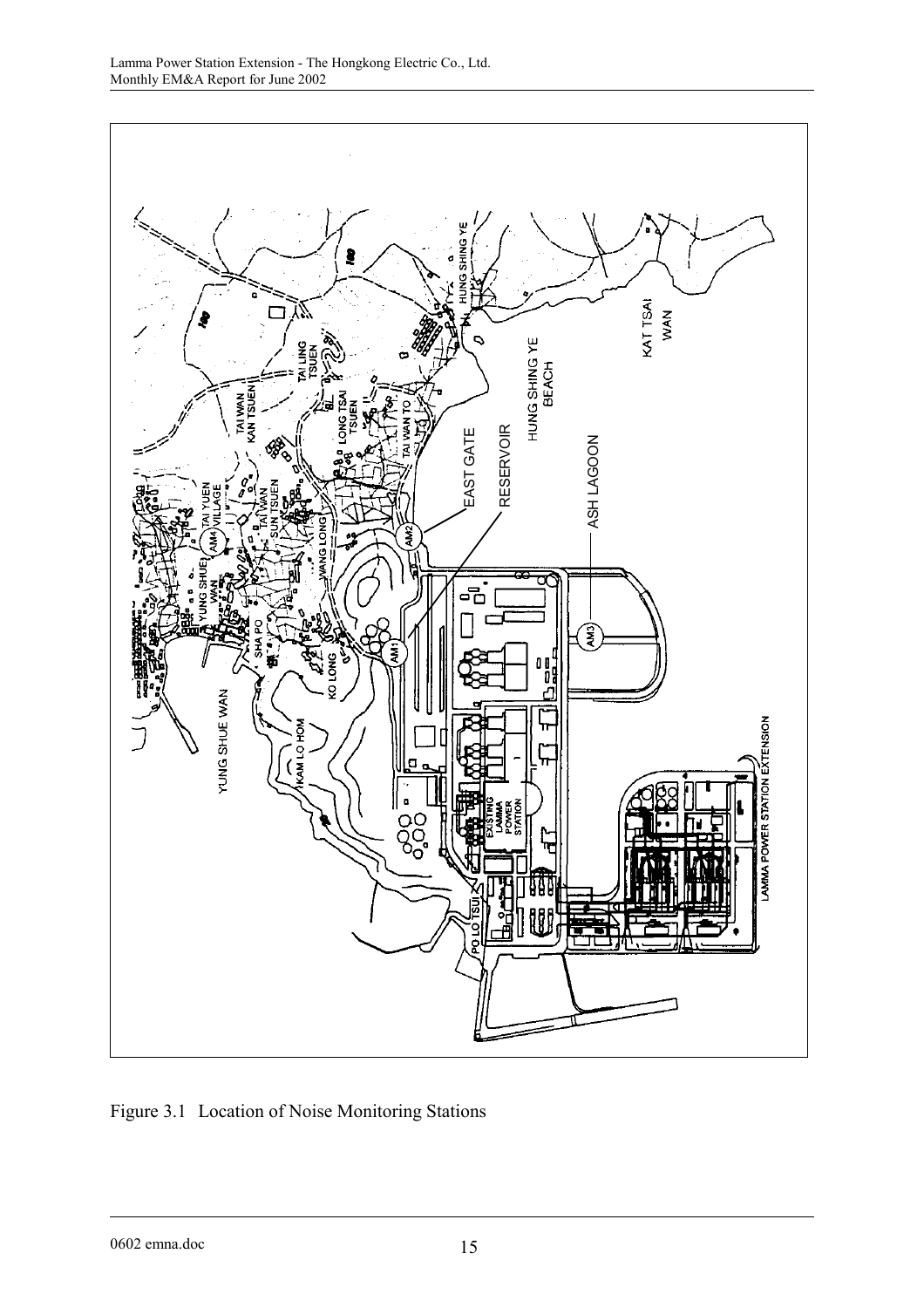# **4. WATER QUALITY MONITORING**

## **4.1 Monitoring Requirements**

Marine water quality monitoring was carried out at the monitoring locations adjacent to the construction site. The purpose was to ensure that deterioration of water quality, if any, would be detected and that timely action could be taken to rectify the situation. The impact monitoring data were checked against the AL levels set out in the Baseline Monitoring Report (Construction Phase). As there were no activities for the laying of the gas pipeline in the reporting month, no water quality impact monitoring at the relevant stations was carried out.

# **4.2 Monitoring Locations**

A total of 12 water quality monitoring locations were selected. 7 Sensitive Receiver (SR) stations were chosen on the basis of their proximity to the construction site, 5 Marine Control stations (C) as recommended in the EIA were selected to facilitate comparison of the water quality of the SR stations with ambient water quality conditions. Table 4.1 describes the locations of these monitoring stations. Their locations are shown in Figure 4.1.

| <b>Type</b>                | <b>Monitoring</b><br>Location | <b>HK Metric</b><br><b>Grid E</b> | <b>HK Metric</b><br><b>Grid N</b> |
|----------------------------|-------------------------------|-----------------------------------|-----------------------------------|
| Sensitive                  | SR <sub>1</sub>               | 830 224                           | 811528                            |
| Receiver                   | SR <sub>2</sub>               | 829 004                           | 810 903                           |
| <b>Stations</b>            | SR <sub>3</sub>               | 829 194<br>$(829166)^T$           | 808 600<br>$(808592)^{1}$         |
|                            | SR4                           | 830 119                           | 808 650                           |
|                            | SR <sub>5</sub>               | 830 386                           | 807 189                           |
|                            | SR6                           | 829 977                           | 805 758                           |
|                            | SR7                           | 829 566                           | 804 545                           |
| Marine                     | C <sub>1</sub>                | 830 542                           | 813 492                           |
| Control<br><b>Stations</b> | C <sub>2</sub>                | 828 608                           | 813 492                           |
|                            | C <sub>3</sub>                | 826 776                           | 809 978                           |
|                            | C <sub>4</sub>                | 826 776                           | 806 464                           |
|                            | C <sub>5</sub>                | 830 440                           | 802 186                           |

Table 4.1 Water Quality Monitoring Locations

*1. Due to the construction programme, the monitoring location SR3 was slightly shifted since the monitoring on 16th April 2001. EPD has verbally been informed of the shift of the monitoring location.*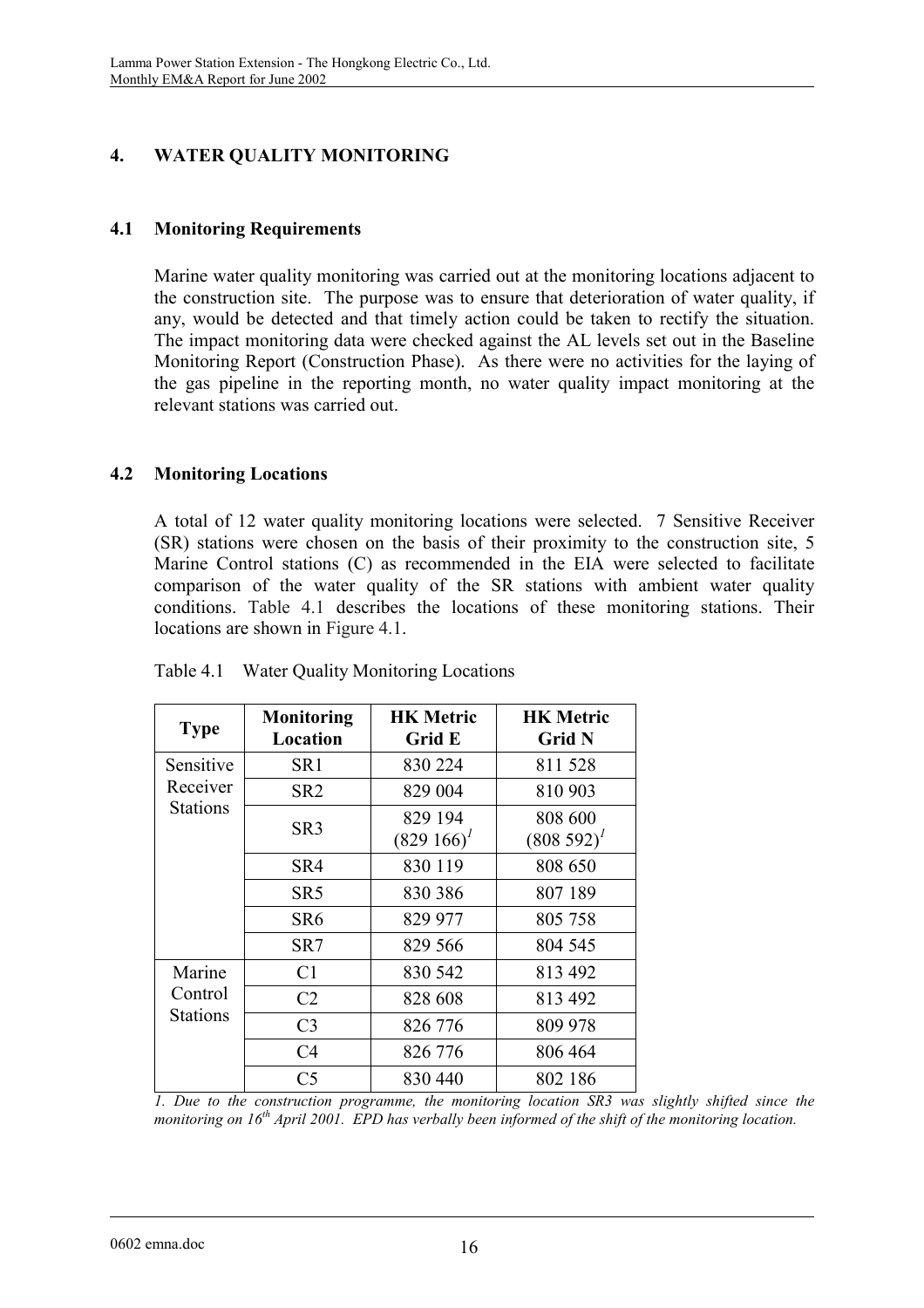# **4.3 Monitoring Equipment**

Table 4.2 summarizes the equipment used in the water-quality monitoring programme.

|  | Table 4.2 Water Quality Monitoring Equipment |  |
|--|----------------------------------------------|--|
|  |                                              |  |

| Equipment                                | <b>Detection Limit</b>                                                                                                                                                                                                                                              |
|------------------------------------------|---------------------------------------------------------------------------------------------------------------------------------------------------------------------------------------------------------------------------------------------------------------------|
| YSI 6920 Water<br><b>Quality Monitor</b> | Temperature: -5 to 45 $^0C$ ; +/- 0.15 $^0C$<br>Salinity: 0 to 70 ppt; $\pm$ /- 0.1 ppt<br>Dissolved Oxygen: 0 to 200%; $+/- 0.2\%$<br>0 to 20 mg/L; $\pm$ /- 0.2 mg/L<br>Turbidity: 0 to 000 NTU; $+/-$ 5% of the<br>range<br>pH: 0 to 14 units; $\pm/2$ 0.2 units |
| Trimble NT300D GPS                       | Accuracy better than 3m                                                                                                                                                                                                                                             |

# **4.4 Monitoring Parameters, Frequency and Duration**

Table 4.3 summarizes the monitoring parameters, frequencies and total duration of water quality monitoring. The monitoring schedule for reporting month is shown in Appendix C.

| <b>Monitoring</b><br><b>Stations</b>                                                                                                                 | <b>Parameters</b>                                                                                                                           | <b>Frequency</b>        | No. of<br><b>Depths</b>                  | No. of<br><b>Samples</b>     |
|------------------------------------------------------------------------------------------------------------------------------------------------------|---------------------------------------------------------------------------------------------------------------------------------------------|-------------------------|------------------------------------------|------------------------------|
| Sensitive Receiver<br><b>Stations</b><br>SR1, SR2, SR4,<br>SR5, SR6 & SR7<br>Marine Control<br><b>Stations</b><br>C1, C2, C3, C4 &<br>C <sub>5</sub> | Depth, m<br>Temperature, <sup>o</sup> C<br>Salinity, ppt<br>DO, mg/L<br>DO Saturation,<br>$\frac{0}{0}$<br>Turbidity, NTU<br>SS, mg/L<br>pH | Three times<br>per week | 3<br>Surface,<br>Mid-Depth<br>and Bottom | Mid-ebb<br>and Mid-<br>flood |

|  | Table 4.3 Water Quality Monitoring Parameters and Frequency |  |
|--|-------------------------------------------------------------|--|
|--|-------------------------------------------------------------|--|

# **4.5 Monitoring Procedures and Calibration Details**

### *Monitoring Procedures*

• The monitoring stations were accessed using survey boat to within 3m, guided by Differential Global Positioning System (DGPS).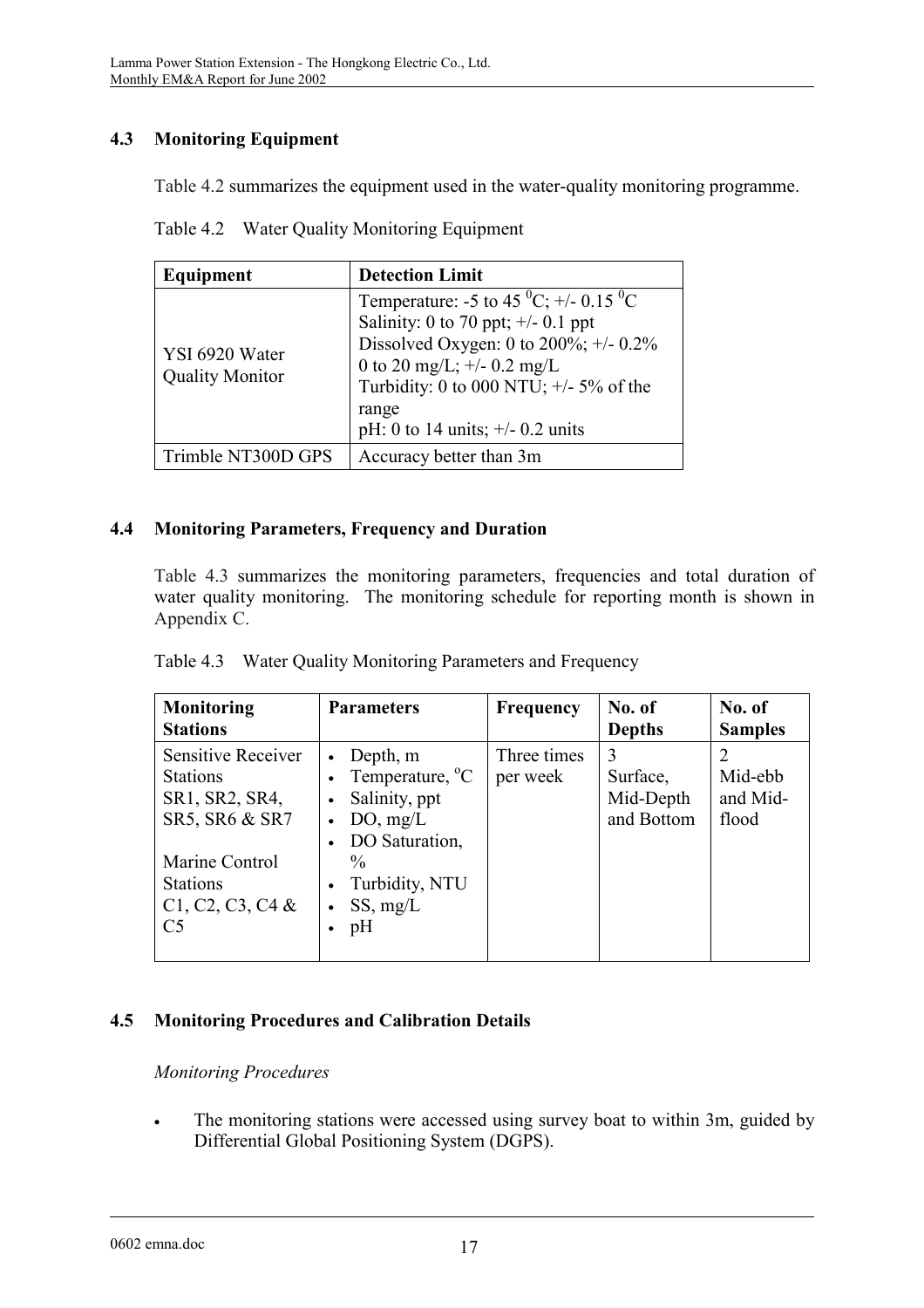- The depth of the monitoring location was measured using depth meter in order to determine the sampling depths. Afterwards, the water sampler was lowered into the water to the required depths of sampling. Upon reaching the pre-determined depth, a messenger to activate the sampler was then released to travel down the wire. The water sample was sealed within the sampler before retrieving.
- All in-situ measurements at each monitoring stations were taken at 3 water depths, where appropriate, namely 1m below water surface, mid-depth, and 1 meter from seabed, except where the water depth was less than 6m, the mid-depth measurement was omitted. If the water depth was less than 3m, only the middepth position was monitored.
- At each measurement/sampling depth, two consecutive measurements were taken. The probes were retrieved out of the water after the first measurement and then redeployed for the second measurement. Where the difference in the value between the first and the second readings of each set was more than 25% of the value of the first reading, the reading was discarded and further samplings were taken.
- The duplicate water samples for physical and chemical analysis were stored into a pre-labelled high-density polyethylene (HDPE) bottle pre-rinsed with the same water samples. The sample bottles were than packed in a cool-box (cooled to  $4^{\circ}C$ without being frozen) and delivered to a HOKLAS Laboratory for analysis upon the completion of each round of sampling.
- In addition, field information such as the general meteorological conditions and any observations regarding any significant activities in the vicinity of each monitoring location were also recorded. Major water pollution sources, if any, were identified and recorded

# *Equipment Calibration*

The equipment deployed for in-situ measurement of marine water quality was calibrated before use. The methodologies for the calibration follow the instruction manuals provided by the corresponding manufacturers. The calibration records are shown in Appendix G.

# *Laboratory Analysis & QA/QC*

The collected marine water samples were analyzed for Suspended Solids with methodologies summarized in Table 4.4.

|  |  | Table 4.4 Laboratory Analysis Methodologies of Marine Water Samples |
|--|--|---------------------------------------------------------------------|
|  |  |                                                                     |

| Parameter        | <b>Method</b>     | <b>Limit of Reporting (mg/L)</b> |
|------------------|-------------------|----------------------------------|
| Suspended Solids | APHA 17 ed 2540 D |                                  |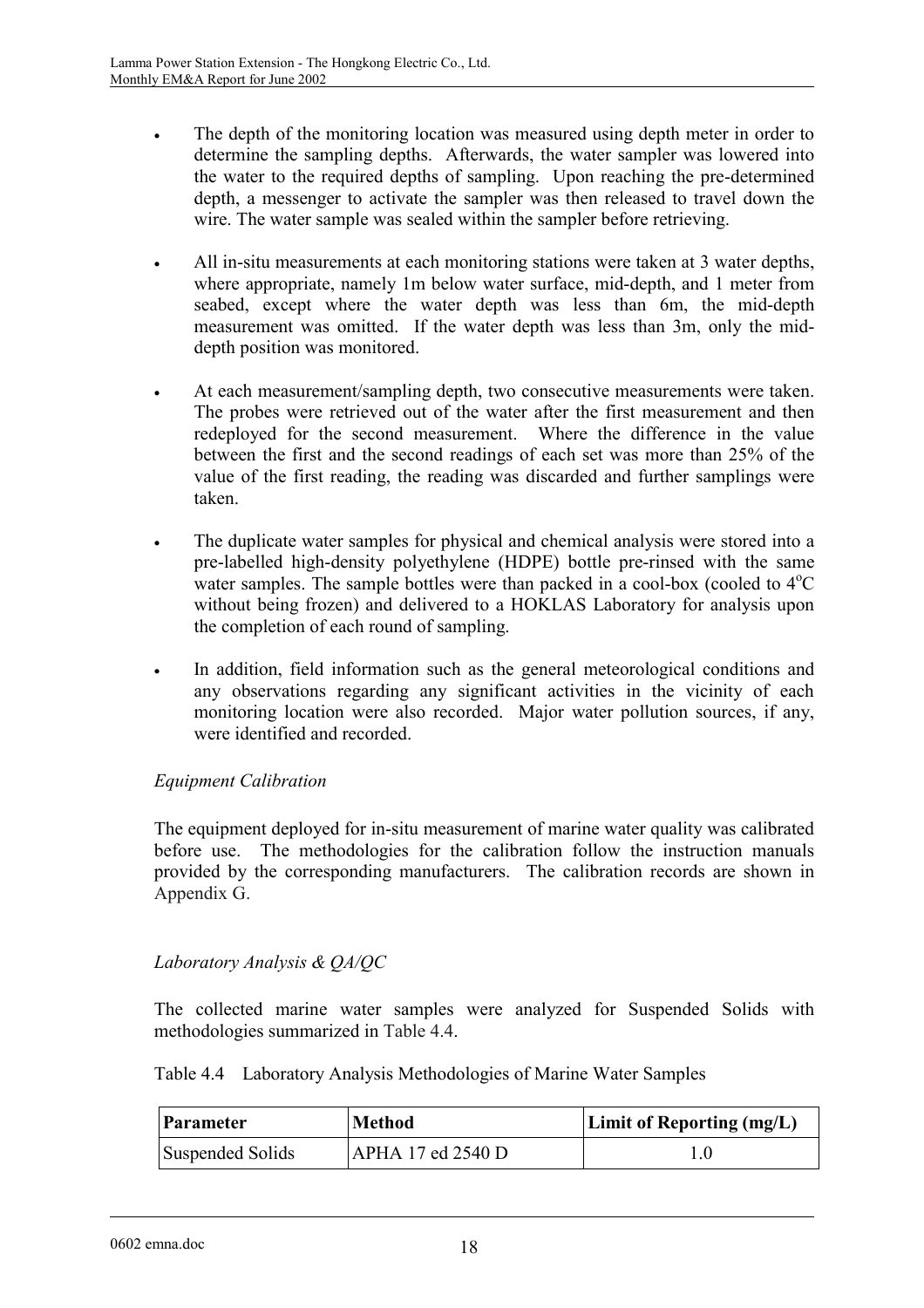In order to ensure that the laboratory analysis works were carried out properly, stringent QA/QC procedures (which includes the sample preparation as well as the subsequent instrumentation analysis) were followed. According to the requirements stipulated in the EM&A Manual, QA/QC requirements for laboratory testing include:

- 1) "Blind" duplicate samples analysis of 10% collected marine water samples; and
- 2) in-house QA/QC procedures of the testing laboratory (this includes the use of blank, batch duplicates and quality control samples).

# *Blind Duplicate:*

In order to cross check the precision of the measurement results obtained from the laboratory analysis, "blind" duplicate samples of 10% of the collected marine water samples were analysed alongside the normal samples. The sample codes for the "blind" duplicates were determined by the sampling team and are not identifiable by the laboratory. The results of the "blind" duplicate samples are summarized in Appendix G.

A total of 864 sets of samples (for Suspended Solids analysis) were received during the marine monitoring period including both ebb and flood tides. At least 5% laboratory blanks, batch duplicates, quality control samples and recovery tests for each parameter were conducted. The acceptance criteria are outlined in each type of Quality Control data.

# *Blank:*

A laboratory blank is an analyte free matrix to which all reagents are added in the same volumes or proportions as used in the standard sample preparation to monitor contamination introduced in laboratory. All the laboratory blank values and acceptance criterion of suspended solids are summarized in Appendix G.

### *Batch Duplicate:*

Batch duplicate is an intra-laboratory split sample randomly selected from the sample batch to monitor the method precision in a given matrix. The acceptance limit of duplicate values of suspended solids and their duplicate results are summarized in Appendix G.

### *Quality Control Sample:*

The quality control sample is the analysis of a material with a known concentration of contaminants to determine the accuracy of results in a given matrix. The quality control samples results for suspended solids are shown in Appendix G.

The QA/QC results in Appendix G indicated that the laboratory analysis works of the collected marine water samples were properly carried out and the measurement results obtained were valid in accordance with the Hong Kong Laboratory Accreditation Scheme (HOKLAS) requirements. On the other hand, the "blind" duplicate measurement results indicated that the precision of the measurements for Suspended Solids are in compliance with the HOKLAS requirements.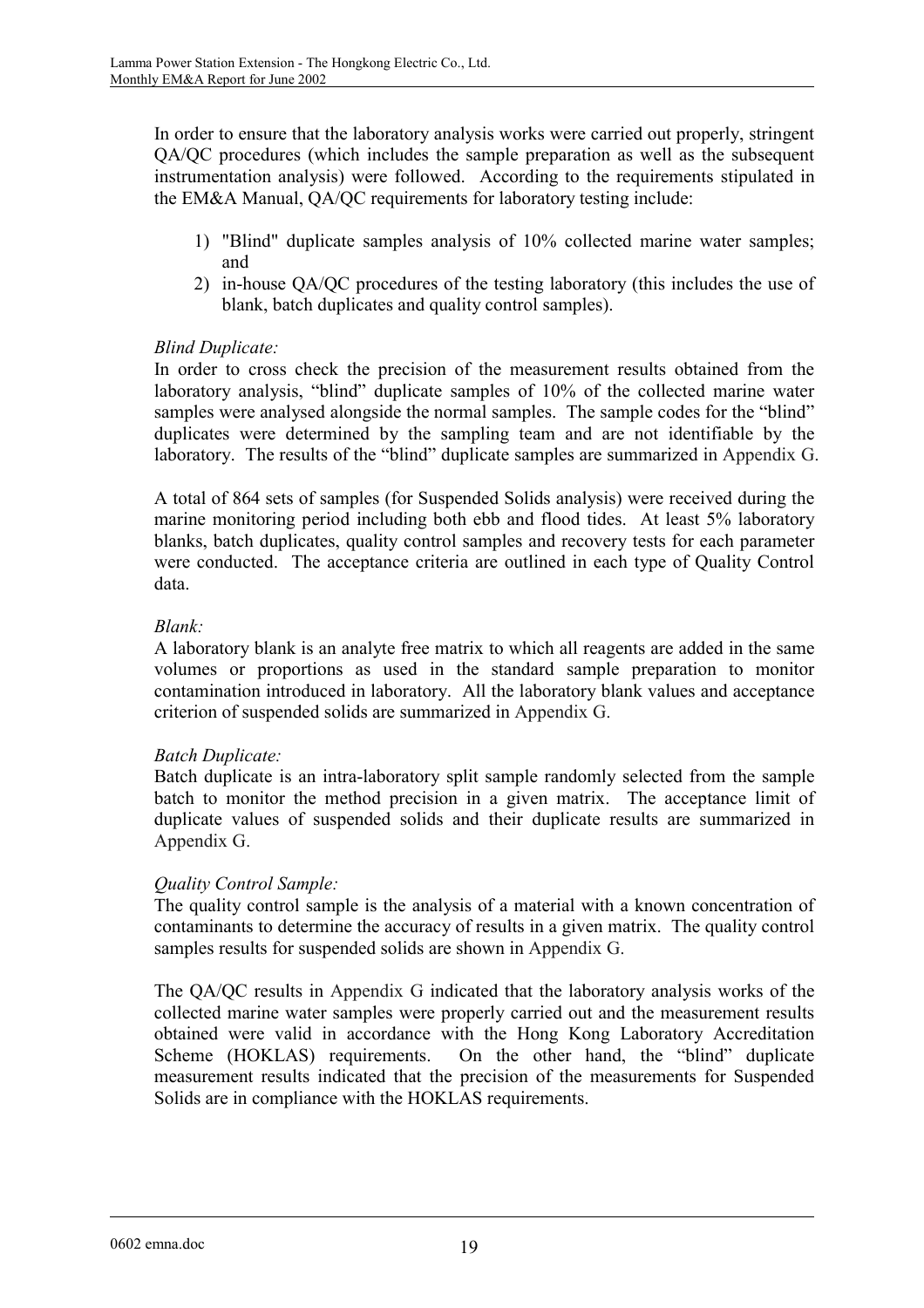# **4.6 Results and Observations**

The marine water monitoring work on  $12^{th}$  June 2002 was rescheduled to  $18^{th}$  June 2002 due to damage of the monitoring probe cable. Other than this, marine water monitoring was conducted as scheduled in the reporting month. All monitoring data and graphical presentation of the monitoring results are provided in Appendix F.

There was no Action / Limit Level exceedance for water quality in the reporting month.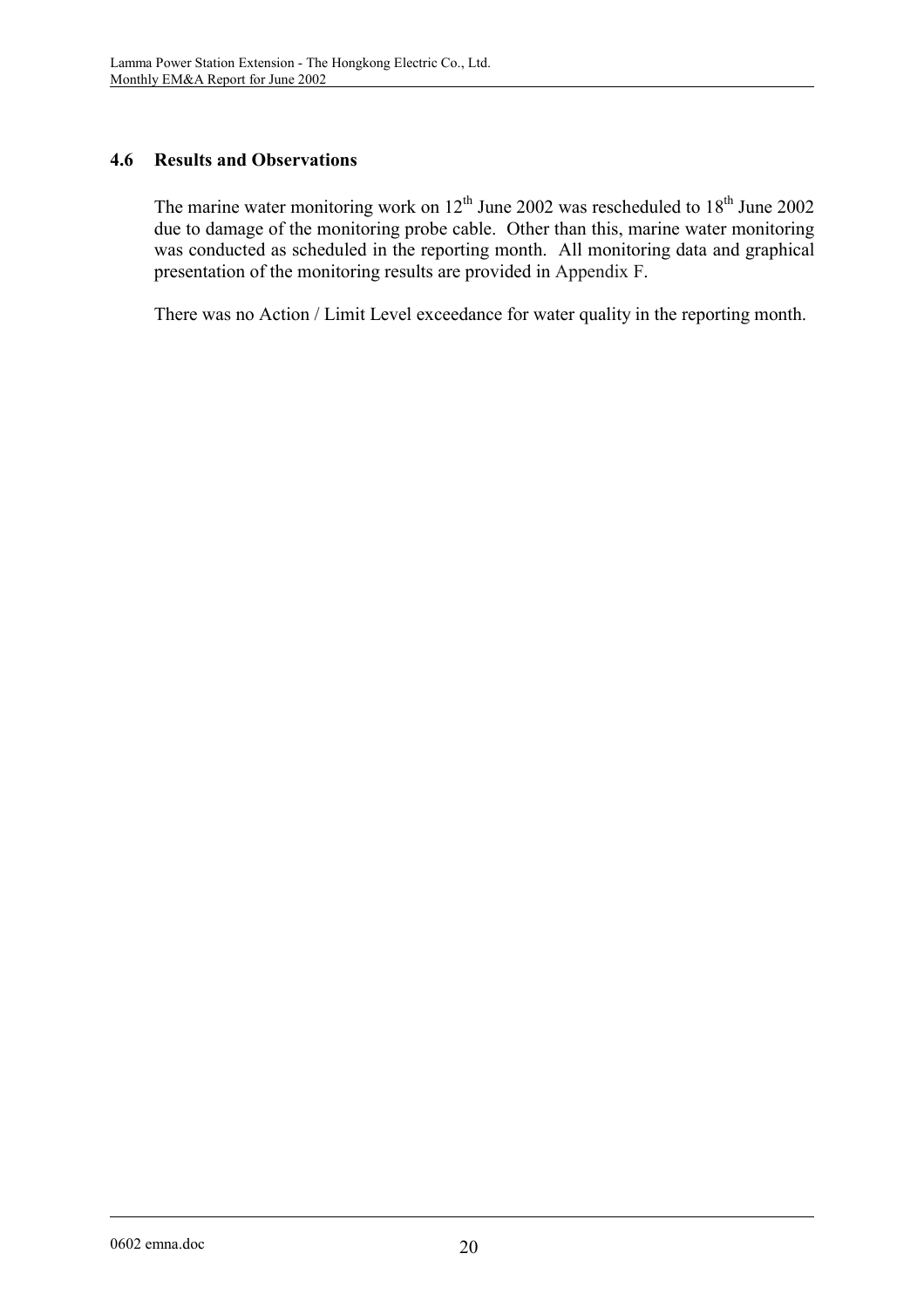

Figure 4.1 Location of Water Quality Monitoring Stations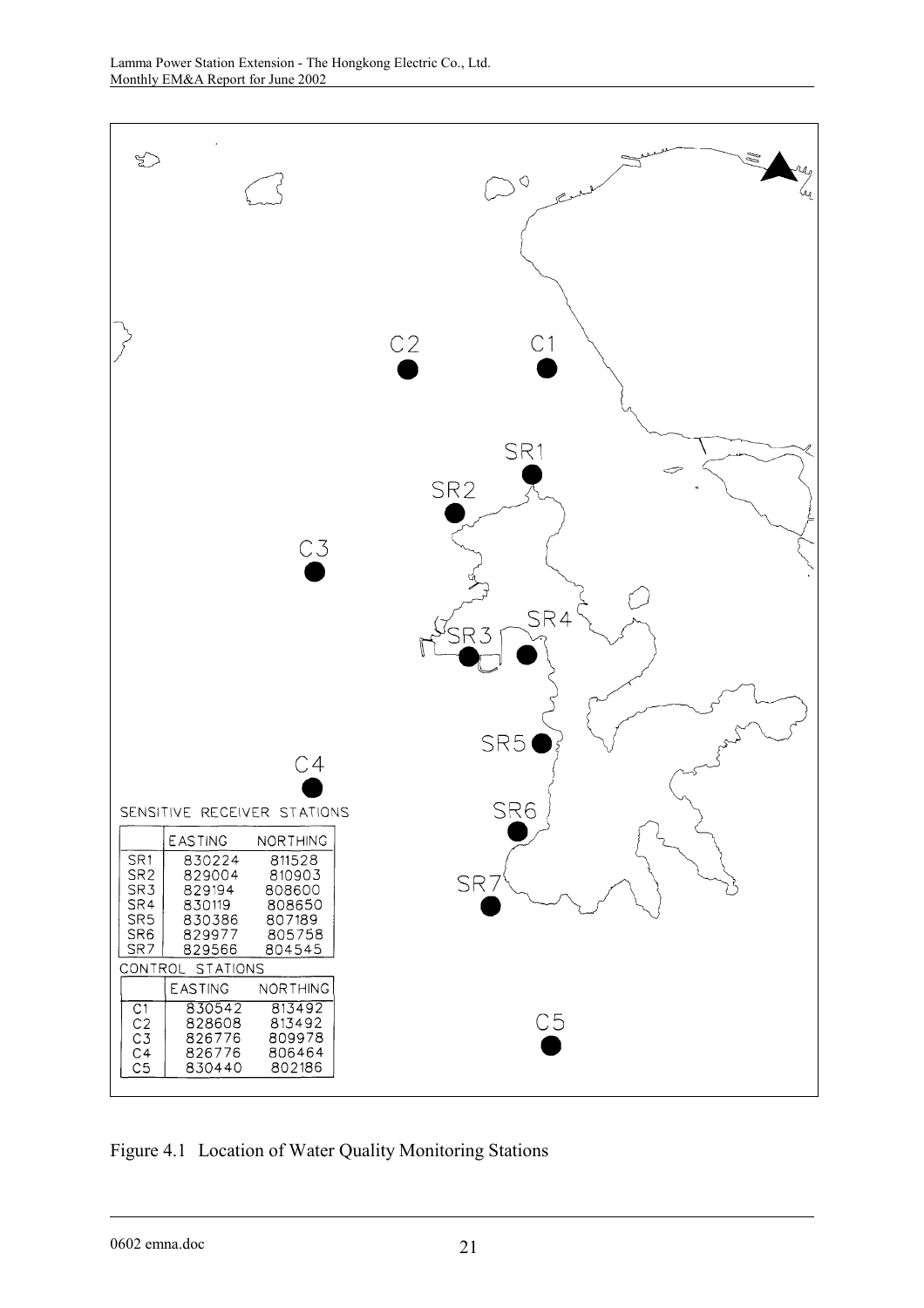# **5. ENVIRONMENTAL AUDIT**

## **5.1 Review of Environmental Monitoring Procedures**

The environmental monitoring procedures were regularly reviewed by the Environmental Team. No modification to the existing monitoring procedures was recommended.

# **5.2 Assessment of Environmental Monitoring Results**

*Monitoring results for Air Quality, Noise and Water Quality* 

The environmental monitoring results for Air Quality, Noise and Water Quality in the reporting month presented in sections 2,3 and 4 respectively are summarized in Table 5.1.

| <b>Item</b>            | <b>Parameter</b><br><b>Monitored</b>                                                            | <b>Monitoring</b><br><b>Period</b> | No. of<br><b>Exceedances In</b> |                | <b>Event/Action Plan</b><br><b>Implementation Status</b>                                                                                                                                                               |
|------------------------|-------------------------------------------------------------------------------------------------|------------------------------------|---------------------------------|----------------|------------------------------------------------------------------------------------------------------------------------------------------------------------------------------------------------------------------------|
|                        |                                                                                                 |                                    | <b>Action</b><br>Level          | Limit<br>Level | and Results                                                                                                                                                                                                            |
| Air                    |                                                                                                 |                                    |                                 |                |                                                                                                                                                                                                                        |
| $\mathbf{1}$           | <b>Ambient TSP</b><br>$(24$ -hour)                                                              | $01/06/02 -$<br>30/06/02           | $\theta$                        | $\theta$       |                                                                                                                                                                                                                        |
| $\overline{2}$         | <b>Ambient TSP</b><br>$(1-hour)$                                                                | $01/06/02 -$<br>30/06/02           | $\Omega$                        | $\theta$       |                                                                                                                                                                                                                        |
| Noise                  |                                                                                                 |                                    |                                 |                |                                                                                                                                                                                                                        |
| 1                      | Noise level at the<br>critical NSR's<br>predicted by the<br>noise alarm<br>monitoring<br>system | $01/06/02$ -<br>30/06/02           | $\theta$                        | $\theta$       |                                                                                                                                                                                                                        |
| $\mathcal{D}_{\alpha}$ | Manual noise<br>monitoring at the<br>Pak Kok Tsui<br>residences                                 | 01/06/02<br>30/06/02               | N/A                             | N/A            | Hoarding works at Pak Kok Tsui<br>were completed on 11/5/2002.<br>Civil works would tentatively<br>commence on 1/8/2002. Manual<br>noise monitoring was suspended<br>during the period from<br>12/5/2002 to 30/6/2002. |
| Water                  |                                                                                                 |                                    |                                 |                |                                                                                                                                                                                                                        |
| 1                      | DO<br>(Surface $&$<br>Middle)                                                                   | $01/06/02 -$<br>30/06/02           | $\Omega$                        | $\mathbf{0}$   |                                                                                                                                                                                                                        |

|  |  |  |  | Table 5.1 Summary of AL Level Exceedances on Monitoring Parameters |
|--|--|--|--|--------------------------------------------------------------------|
|--|--|--|--|--------------------------------------------------------------------|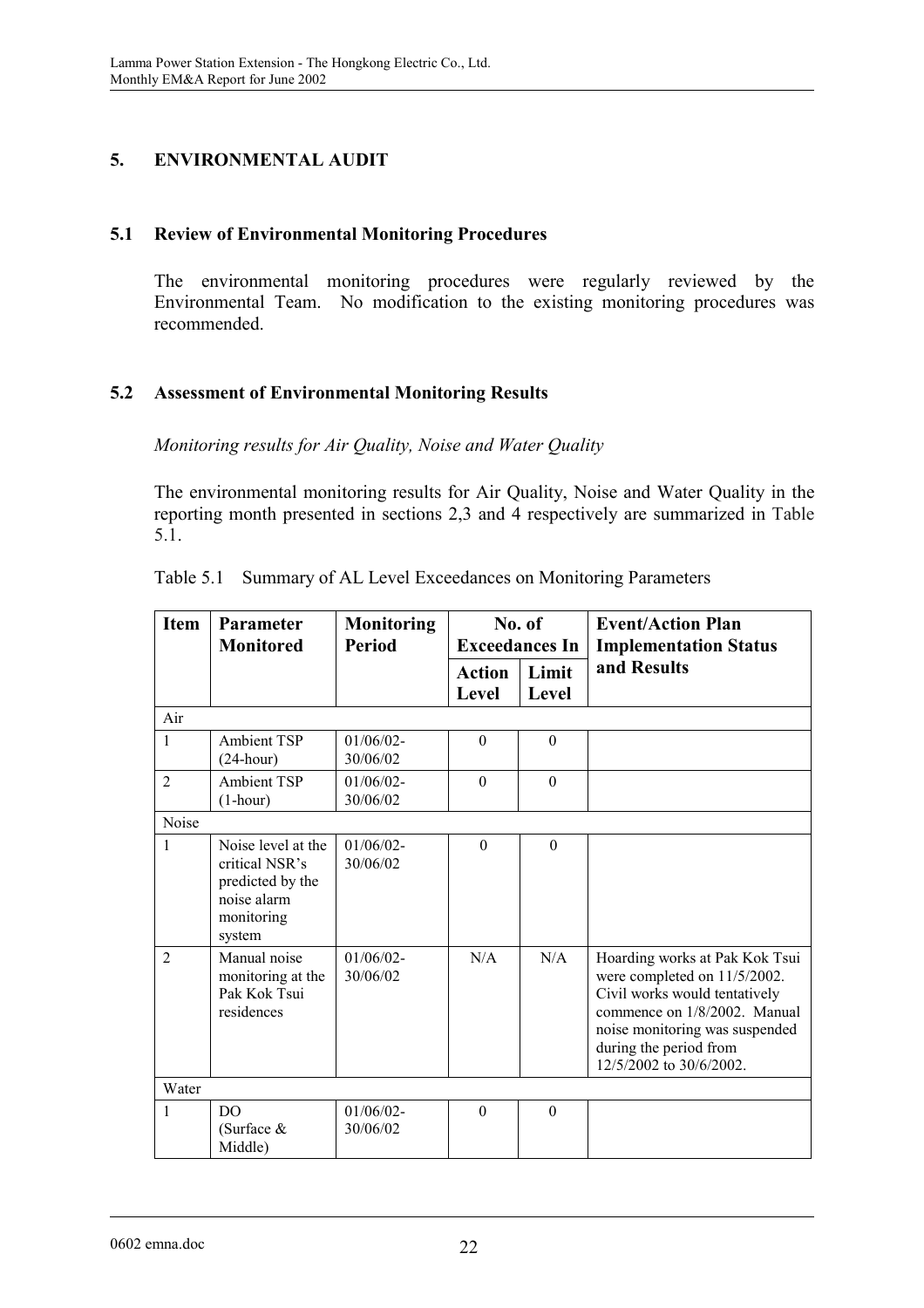| <b>Item</b>    | <b>Parameter</b><br><b>Monitored</b> | <b>Monitoring</b><br><b>Period</b> |                        | No. of<br><b>Exceedances In</b> | <b>Event/Action Plan</b><br><b>Implementation Status</b> |
|----------------|--------------------------------------|------------------------------------|------------------------|---------------------------------|----------------------------------------------------------|
|                |                                      |                                    | <b>Action</b><br>Level | Limit<br>Level                  | and Results                                              |
| $\overline{2}$ | DO (Bottom)                          | $01/06/02$ -<br>30/06/02           | $\theta$               | $\theta$                        |                                                          |
| $\mathcal{E}$  | SS                                   | 01/06/02<br>30/06/02               | 0                      | $\theta$                        |                                                          |
| $\overline{4}$ | Turbidity                            | $01/06/02$ -<br>30/06/02           | $\Omega$               | $\theta$                        |                                                          |

# *Waste Management Records*

The estimated amounts of different types of waste generated in June 2002 are shown in Table 5.2.

| Table 5.2 Estimated Amounts of Waste Generated in June 2002 |  |  |  |  |  |
|-------------------------------------------------------------|--|--|--|--|--|
|-------------------------------------------------------------|--|--|--|--|--|

| <b>Waste Type</b>          | <b>Examples</b>           | <b>Estimated Amount</b> |  |  |  |
|----------------------------|---------------------------|-------------------------|--|--|--|
| <b>Site Formation</b>      |                           |                         |  |  |  |
| <b>Dredged Materials</b>   | Marine Mud                |                         |  |  |  |
| <b>Construction Waste</b>  | Concrete Waste, Used      |                         |  |  |  |
|                            | formwork                  |                         |  |  |  |
| <b>Excavated Materials</b> | Rock and soil             |                         |  |  |  |
| <b>General Refuse</b>      | Domestic wastes collected | 2 m                     |  |  |  |
|                            | on site                   |                         |  |  |  |
| Unit L9 Piling Foundation  |                           |                         |  |  |  |
| <b>Construction Waste</b>  | Concrete Waste, Used      |                         |  |  |  |
|                            | formwork                  |                         |  |  |  |
| <b>Excavated Materials</b> | Rock and soil             | $3,200m^3$              |  |  |  |
| <b>General Refuse</b>      | Domestic wastes collected | $1.7$ ton               |  |  |  |
|                            | on site                   |                         |  |  |  |
| Recycled Paper             | Domestic wastes collected | $15 \text{ kg}$         |  |  |  |
|                            | on site                   |                         |  |  |  |
| Aluminium                  | Domestic wastes collected | $34 \text{ kg}$         |  |  |  |
|                            | on site                   |                         |  |  |  |

# **5.3 Site Environmental Audit**

Site audits were carried out by ET on a weekly basis to monitor environmental issues at the construction sites to ensure that all mitigation measures were implemented timely and properly. The site conditions were generally satisfactory. All required mitigation measures were implemented. The weekly site inspection results are attached in Appendix I.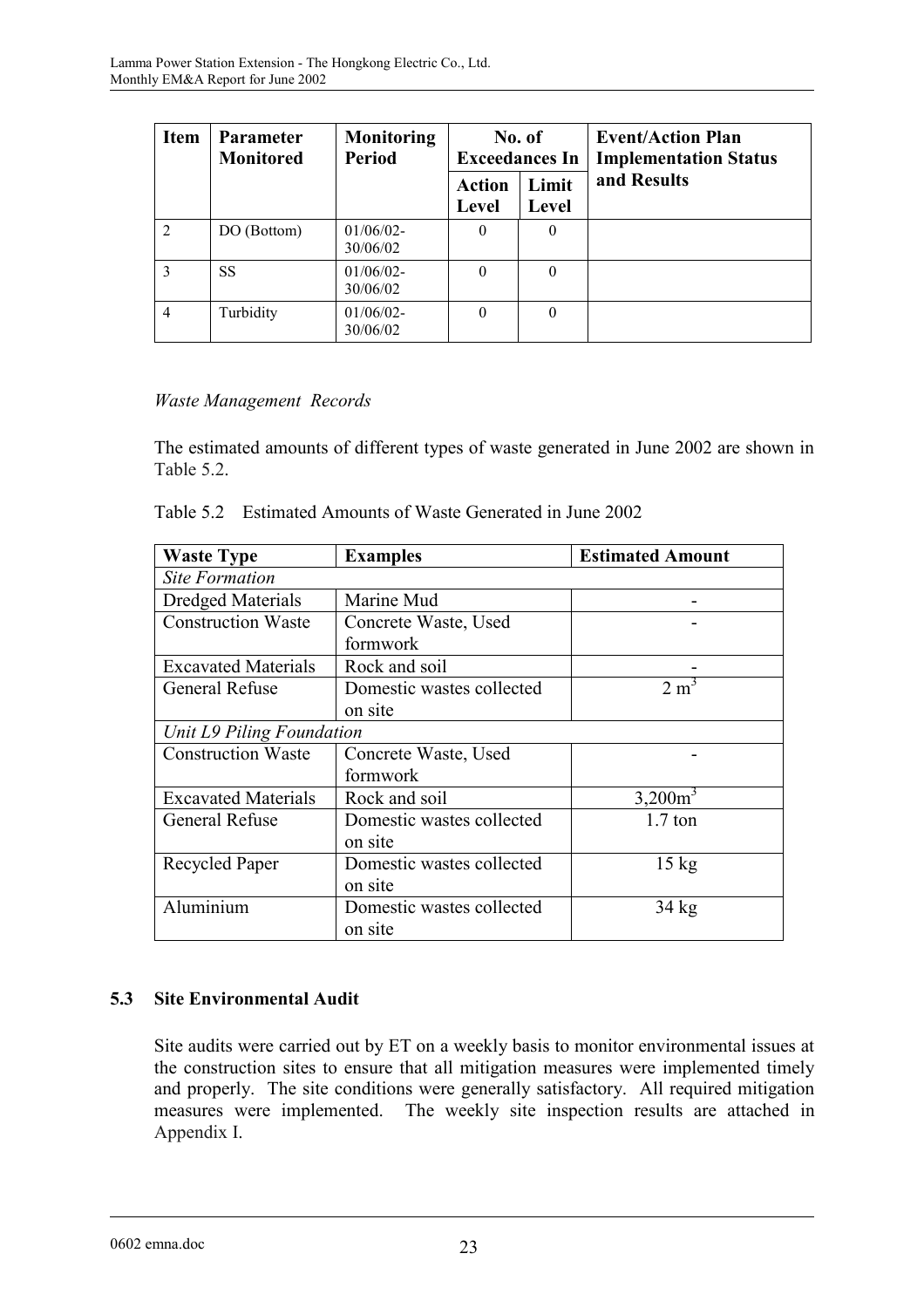# **5.4 Status of Environmental Licensing and Permitting**

All permits/licenses obtained for the project are summarised in Table 5.3.

| <b>Description</b>                                   | Permit No.               | <b>Valid Period</b> |          | highlights                                                                                                                                                                       | <b>Status</b> |  |
|------------------------------------------------------|--------------------------|---------------------|----------|----------------------------------------------------------------------------------------------------------------------------------------------------------------------------------|---------------|--|
|                                                      |                          | From                | To       |                                                                                                                                                                                  |               |  |
| Varied<br>Environmental<br>Permit                    | EP-071/2000/B            | 13/07/01            |          | The whole construction<br>work site.                                                                                                                                             | Valid         |  |
| Construction<br>Noise Permit                         | GW-UW0076-02             | 17/04/02            | 09/09/02 | 8 groups (A-H) of<br>PME's are assigned.<br>Only one group can be<br>used. Group G and H<br>shall not be operated<br>between 23:00 and<br>07:00 on next day.                     | Valid         |  |
| Construction<br>Noise Permit                         | GW-UW0036-02             | 06/03/02            | 31/08/02 | Operation of specified<br>PME's allowed during<br>the restricted hours<br>$(07:00-23:00)$ on<br>holidays and 19:00-<br>23:00 on all other days)                                  | Valid.        |  |
| Construction<br>Noise Permit                         | GW-UW0099-02             | 07/05/02            | 06/11/02 | Operation of specified<br>PME's allowed during<br>the restricted hour<br>$(23:00-07:00$ on next<br>day). 2 groups of<br>PME's are assigned and<br>only one group can be<br>used. | Valid         |  |
| Registration of<br><b>Chemical Waste</b><br>Producer | WPN5213-912-<br>G1050-01 | 01/06/02            |          | Unit L9 piling<br>foundation work.                                                                                                                                               | Valid         |  |
| Dumping<br>Permit                                    | EP/MD/03-002             | 12/06/02            | 11/12/02 | Dumping at South<br>Cheung Chau Disposal<br>Area; Unit L9 piling<br>foundation work.                                                                                             | Valid         |  |

### **5.5 Implementation Status of Environmental Mitigation Measures**

Mitigation measures detailed in the permits and the EM&A Manual (Construction Phase) are required to be implemented. An updated summary of the Environmental Mitigation Implementation Schedule (EMIS) is presented in Appendix J.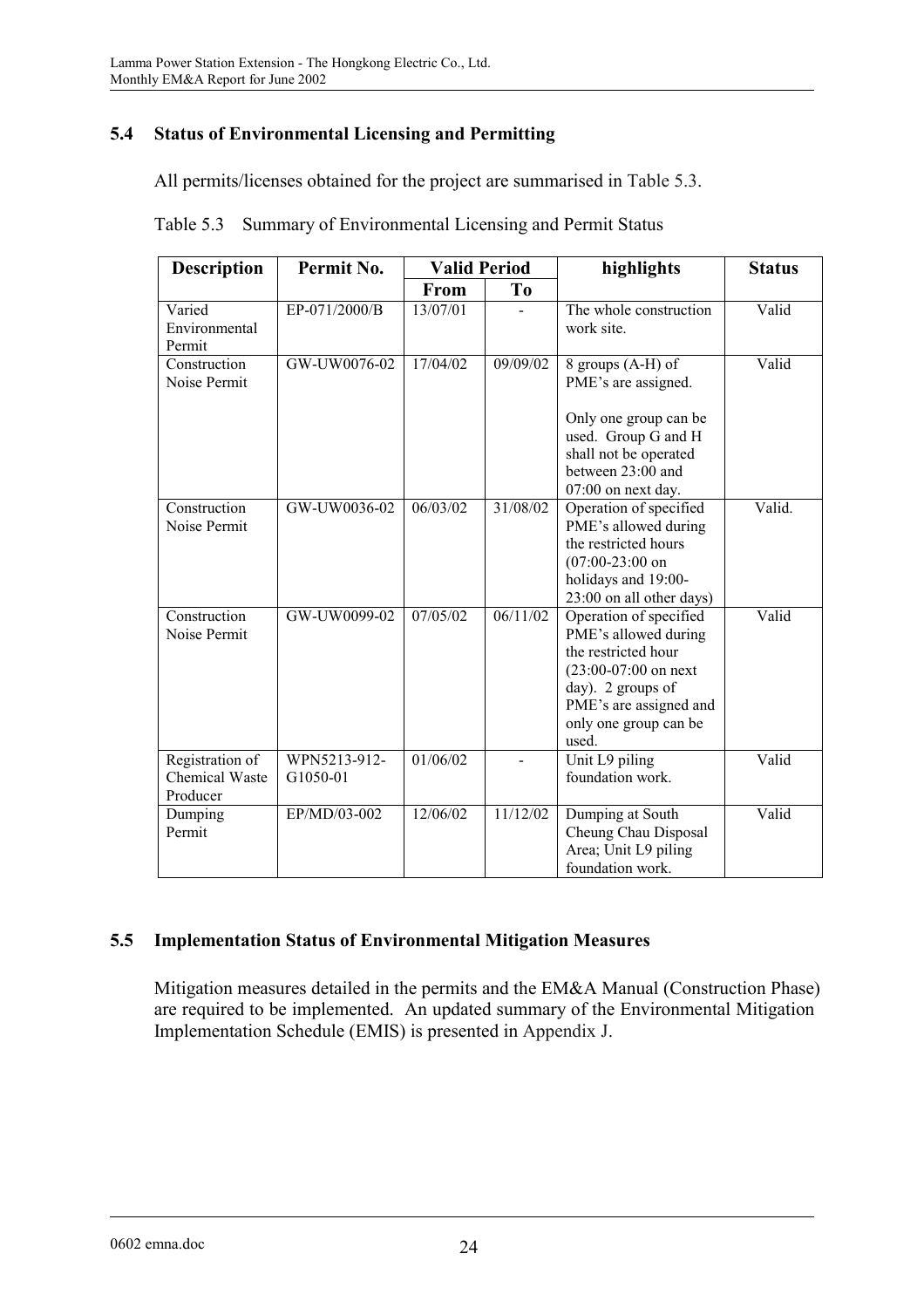# **5.6 Implementation Status of Action/Limit Plans**

The Action/Event Plans for air quality, noise and water quality extracted from the EM&A Manual (Construction Phase) and the review report on marine water quality monitoring are presented in Appendix H.

As all the action/limit level exceedances were not related to the construction work, no further action can be devised. Nevertheless, EPD, IEC and the construction contractor have been informed of the exceedances accordingly as per the requirements in the EM&A Manual.

# **5.7 Implementation Status of Environmental Complaint Handling Procedures**

In June 2002, no complaint against the construction activities was received.

|  | Table 5.4 Environmental Complaints / Enquiries Received in June 2002 |  |  |  |  |
|--|----------------------------------------------------------------------|--|--|--|--|
|--|----------------------------------------------------------------------|--|--|--|--|

| Case Reference / | Descriptions / Actions Taken | Conclusion /  |
|------------------|------------------------------|---------------|
| Date, Time       |                              | <b>Status</b> |
| Received /       |                              |               |
| Date, Time       |                              |               |
| Concerned        |                              |               |
| Nil              | N/A                          | N/A           |

Table 5.5 Outstanding Environmental Complaints / Enquiries Received Before

| Case Reference /<br>Date, Time<br>Received /<br>Date, Time<br>Concerned | Descriptions / Actions Taken | Conclusion /<br><b>Status</b> |
|-------------------------------------------------------------------------|------------------------------|-------------------------------|
| Nil                                                                     | N/A                          | N/A                           |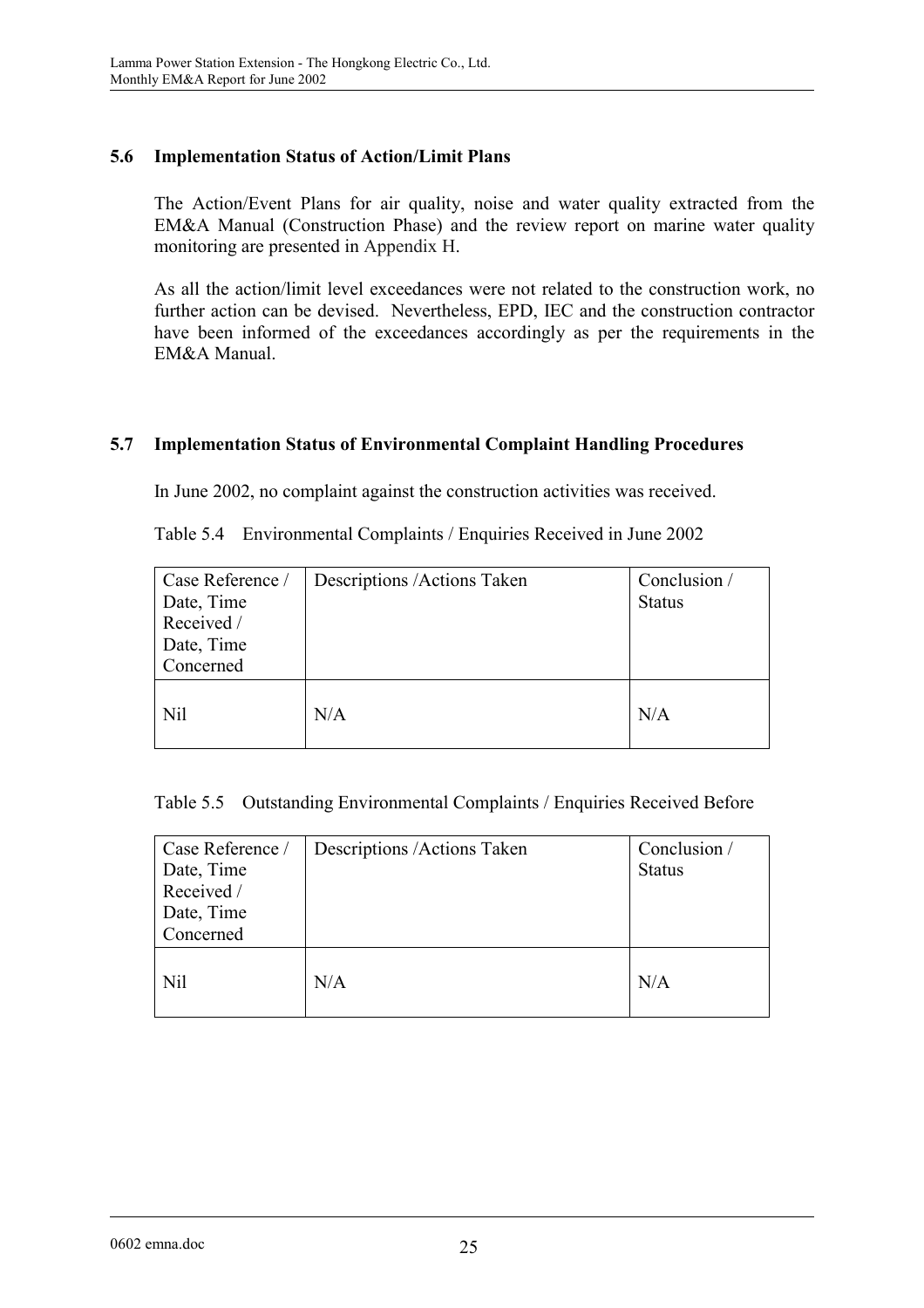# **6. FUTURE KEY ISSUES**

## **6.1 Status of Natural Gas supply**

Based on current project schedule, HEC anticipates there is no delay in the supply of natural gas.

# **6.2 Key Issues for the Coming Month**

Key issues to be considered in the coming month include:

### Site Formation

#### *Noise Impact*

- To continue monitoring the noise level during construction and to ensure compliance with the CNP's already obtained.
- To continue the preventive measures for noise exceedance and keep monitoring/ reviewing the performance.

#### *Water Impact*

- To keep reviewing the monitoring results in order to take corresponding action to ensure acceptable seawater quality.
- To provide routine inspection and necessary maintenance for the silt curtain.
- To complete the closure of the seawall by the end of July 2002 so that seawater quality impacts can further be minimized.
- To remove the installed silt curtains after the closure of the seawall.
- To carry out post project monitoring works for marine water quality for four weeks in the same manner as impact monitoring work after the closure of the seawall. No further marine water quality monitoring is required after successful completion of post project monitoring.

In end June 2002, EPD and IEC have been informed of the schedule for removal of silt curtains and completion of marine water quality monitoring program. The above arrangements are scheduled according to the requirements stipulated in the EIA report and the EM&A Manual (Construction Phase) for Lamma Extension. HEC shall continue to exercise good site practice to ensure acceptable seawater quality. Every effort will be made to eliminate impact on seawater.

### Transmission System

### *Terrestrial Ecology Impact*

• To closely monitor the construction activities, if any, in order to avoid disturbance to the rare plants;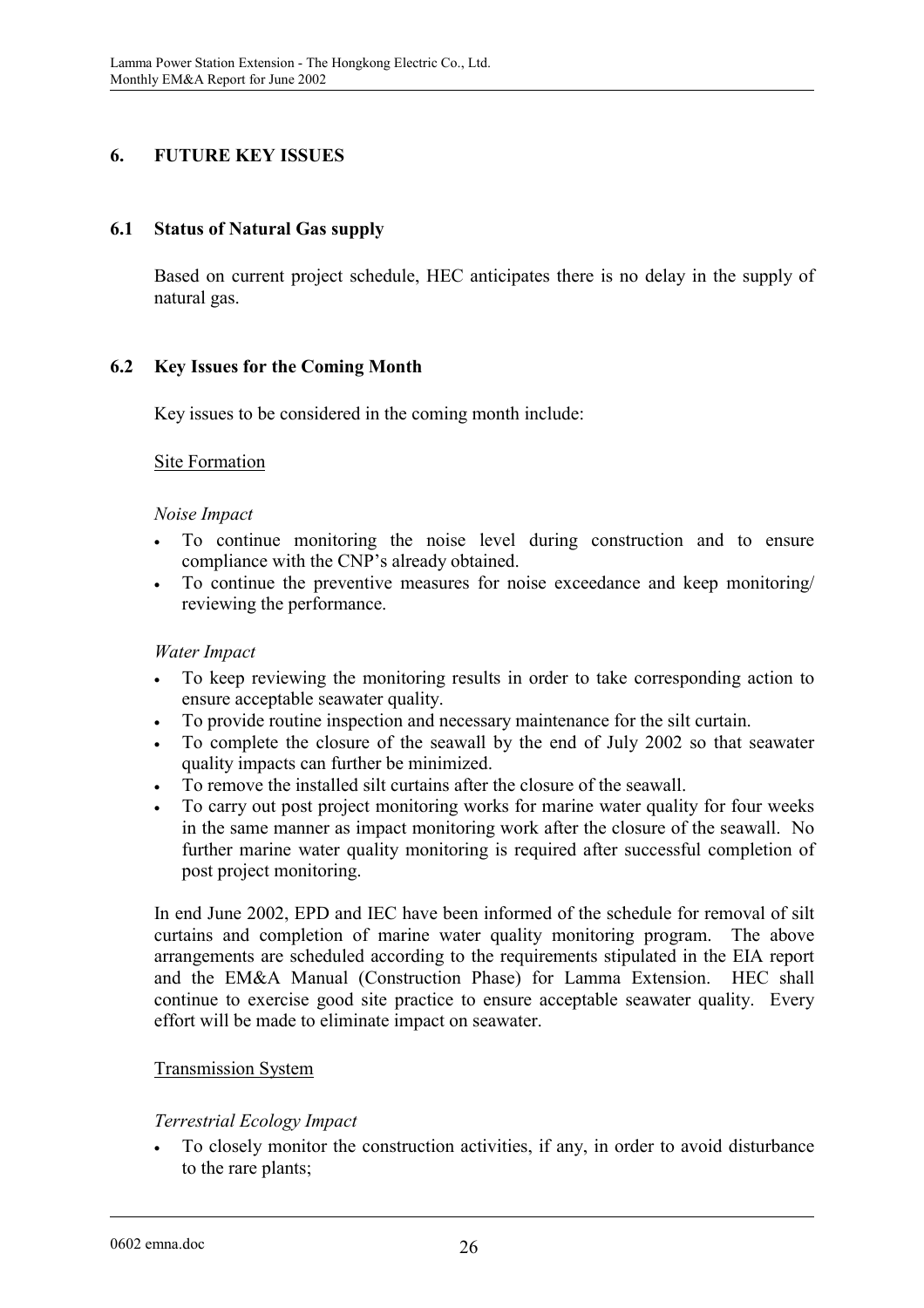• To provide temporary fire fighting equipment for prevention of fire within the work sites.

## Unit L9 Piling Foundation

#### *Noise Impact*

- To continue monitoring the noise level during construction and to ensure compliance with the CNPs already obtained.
- To continue the preventive measures for noise exceedance and keep monitoring/ reviewing the performance.

#### *Air Impact*

- To spray water on the ground and road surface to prevent dust emission.
- To continue monitoring and reviewing the emission of smoke from construction machines.

#### Water Impact

• To recycle wastewater during the Bored Piling Works

#### *Waste Management*

• To implement the Waste Management Plan.

#### **6.3 Monitoring Schedules for the Next 3 Months**

According to the EIA Report (Volume 2, Part F Section 5.1.1 Page 17), marine water quality monitoring has been carried out during the dredging operations. As water quality impacts will further be minimized after the closure of the seawall (tentatively scheduled to complete by the end of July 2002), impact monitoring work will no longer be required and therefore should be terminated by that time. Post project monitoring work shall then be carried out in the following four weeks (i.e. in August 2002) in the same manner as impact monitoring work.

The hoarding works for the construction of transmission system at Pak Kok Tsui were completed on 11/5/2002. The civil works would tentatively commence in on 1/8/2002. As there was no construction work during the period from 12/5/2002 to end June 2002, the manual noise monitoring at Pak Kok Tsui was suspended in June 2002. The tentative environmental monitoring schedules for the next 3 months are shown in Appendix C.

### **6.4 Construction Program for the Next 3 Months**

The tentative construction program for the next 3 months is shown in Appendix K.